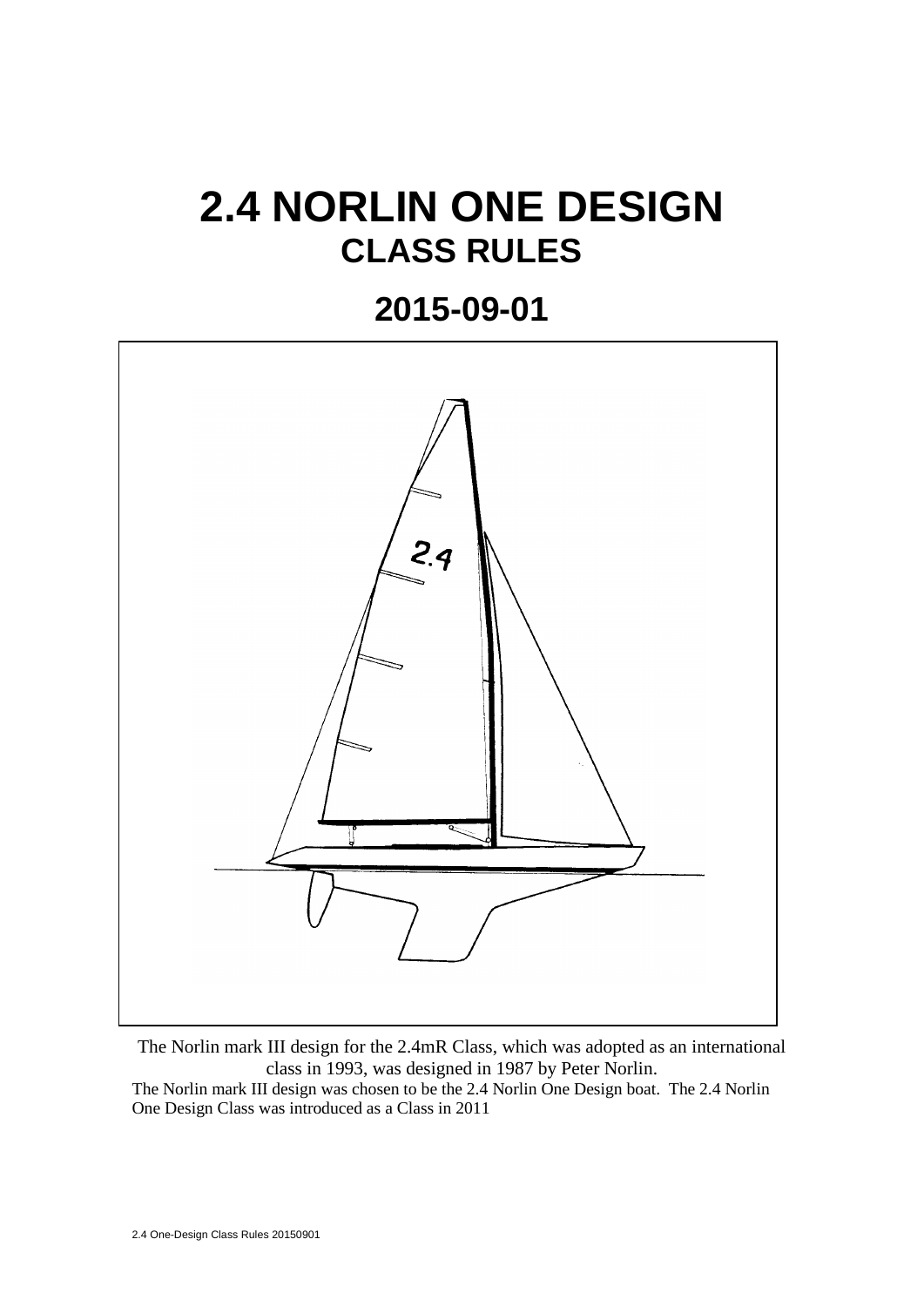## INDEX

#### PART I – ADMINISTRATION

|      | <b>Section A – General</b>              |
|------|-----------------------------------------|
| A.1  |                                         |
| A.2  |                                         |
| A.3  |                                         |
| A.4  | Administration of the Class  4          |
| A.5  |                                         |
| A.6  |                                         |
| A.7  | Class Rules Amendments  5               |
| A.8  | Class Rules Interpretation  5           |
| A.9  | <b>International 2.4mR Class Fee</b>    |
|      | and                                     |
| A.10 | 2.4 Norlin One Design License           |
|      | Fee and 2.4 Norlin One Design           |
|      | Sticker                                 |
| A.11 |                                         |
| A.12 |                                         |
| A.13 |                                         |
| A.14 | Initial Hull Certification  6           |
| A.15 |                                         |
| A.16 |                                         |
| A.17 | <b>Retention of Certification</b>       |
|      |                                         |
|      | <b>Section B – Boat Eligibility</b>     |
| B.1  | Class Rules and Certification  7        |
| B.2  |                                         |
| B.3  | <b>Class Association Markings </b><br>8 |
| B.4  | 2.4 Norlin One Design Class             |
|      |                                         |

### PART II – REQUIREMENTS AND LIMITATIONS

## **Section C – Conditions for Racing**

| C.7             |                                     |
|-----------------|-------------------------------------|
| C.8             |                                     |
| C.9             |                                     |
| C.10            |                                     |
|                 | <b>Section D-Hull</b>               |
| D.1             | 15                                  |
| D.2             | 15                                  |
| D.3             | Hull shell including keel and<br>18 |
| D.4             | Interior structure<br>18            |
| D.5             | 18<br>Buoyancy Tanks                |
| D.6             | 19                                  |
| D.7             | Assembled Hull<br>19                |
| D.8             |                                     |
|                 | <b>Section E - Rudder</b>           |
| E.1             |                                     |
| E.2             |                                     |
|                 | <b>Section <math>F - Rig</math></b> |
| F <sub>1</sub>  |                                     |
| F <sub>12</sub> |                                     |
| F.3             |                                     |
|                 |                                     |
| F.4             |                                     |
| F.5             |                                     |
| F.6             | Headsail Boom  24                   |
| F.7             | Standing Rigging  24                |
| F.8             | Running Rigging 25                  |
|                 | <b>Section G - Sails</b>            |
| G.1             |                                     |
|                 |                                     |
|                 |                                     |
|                 |                                     |
|                 | <b>PART III - APPENDICES</b>        |

| Section H Class Insignia29               |  |
|------------------------------------------|--|
| Section J Hull, internal structure and   |  |
| Rudder Specifications30                  |  |
| Section K Requirements for old Norlin    |  |
| mark III Boats31                         |  |
| Section L Flotation check 33             |  |
| Section M Measuring centre of gravity 34 |  |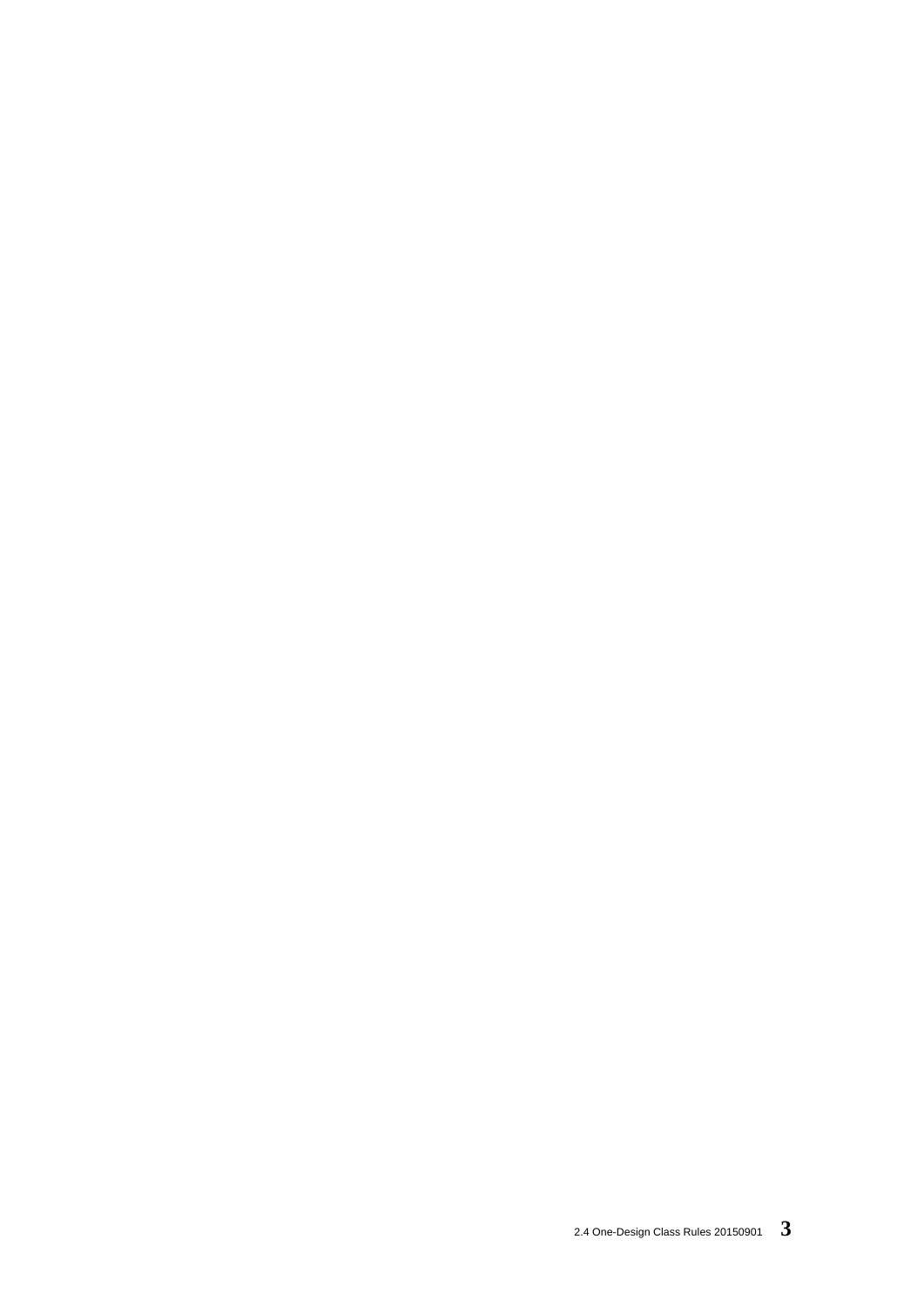## INTRODUCTION

These Class Rules apply to 2.4 Norlin One Design boats. These boats may race in both open 2.4mR Class events and in closed 2.4 Norlin One Design events such as Paralympics, IFDS World Championships or other events, which have been given such status.

The 2.4 Norlin One Design hulls, rudders and rigs supplied by the Licensed Builder are manufacturing controlled. Rigs and sails are measurement controlled as well as boats built before 2011-03-01

The 2.4 Norlin One Design hulls and rudders shall only be manufactured by Licensed Builders – in the class rules referred to as licensed hull builder. Equipment is required to comply with the 2.4 Norlin One Design Construction Manual and is subject to a manufacturing control system approved by the ICA.

2.4 Norlin One Design hulls, rudders, rigs and sails may, after having left the manufacturer, only be altered to the extent permitted in Section C of these Class Rules.

Owners and crews should be aware that compliance with rules in Section C is NOT totally checked as part of the fundamental certification.

Rules regulating the use of equipment during a race are contained in Section C of these Class Rules, in ERS Part I and in the Racing Rules of Sailing.

This introduction only provides an informal background and the 2.4 Norlin One Design Class Rules proper begin on the next page.

These Rules are "Closed Rules". Anything not specifically allowed by these rules is "Prohibited"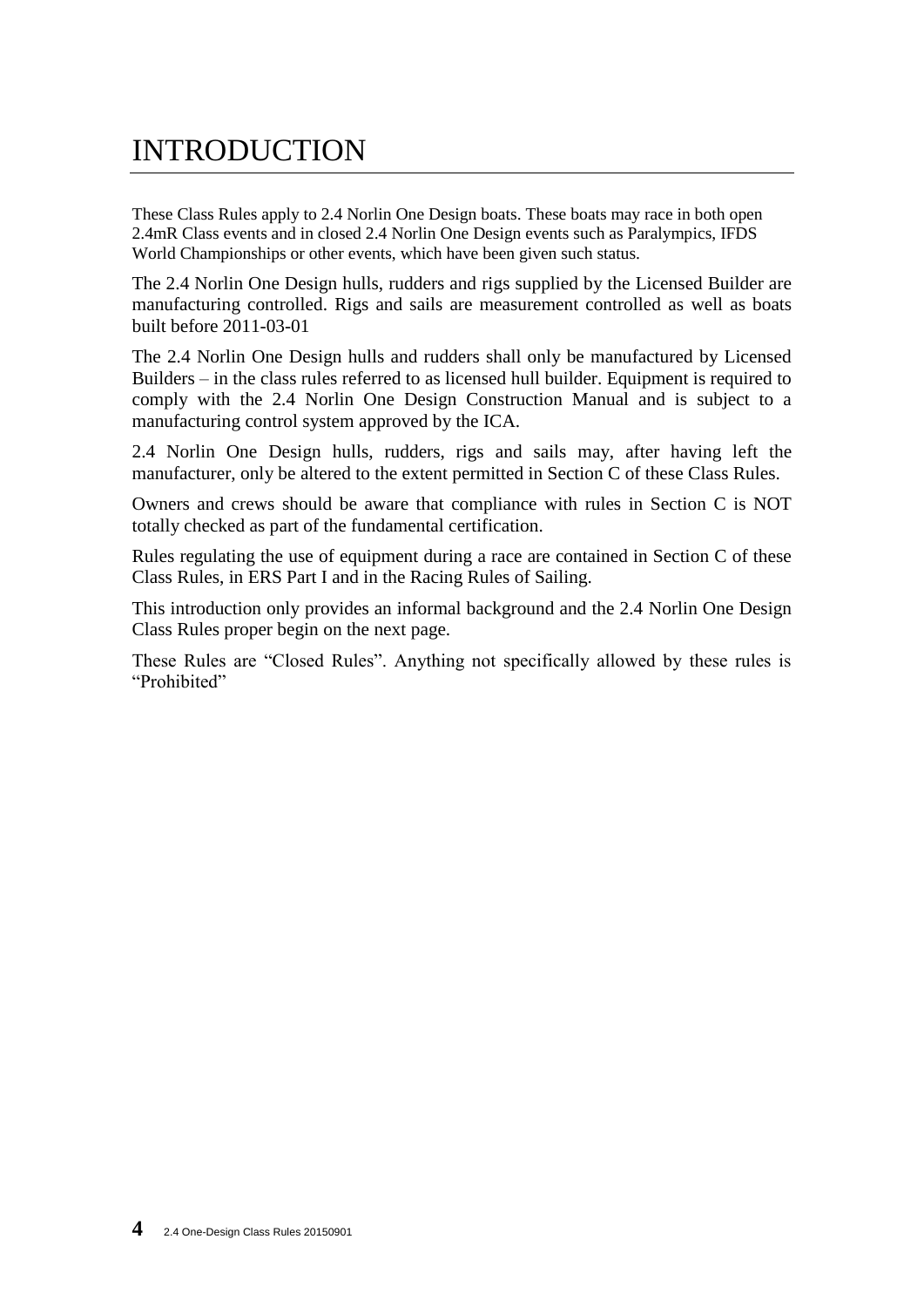## PART I – ADMINISTRATION

## **Section A – General**

## **A.1 LANGUAGE**

- A.1.1 The official language of the class is English and in case of dispute over translation the English text shall prevail.
- A.1.2 The word "shall" is mandatory and the word "may" is permissive.

## **A.2 ABBREVIATIONS**

- A.2.1 ISAF International Sailing Federation
	- MNA ISAF Member National Authority
	- ICA International 2.4mR Class Association
	- NCA National Class Association
	- ERS Equipment Rules of Sailing
	- RRS Racing Rules of Sailing

## **A.3 AUTHORITIES**

- A.3.1 The international authority of the class is the ICA.
- A.3.2 No legal responsibility with respect to these class rules, or accuracy of measurement, rests with:

the ISAF, the MNA, the ICA, a NCA, a class measurer.

No claim arising from these class rules can be entertained.

A.3.3 Notwithstanding anything contained herein, the ICA (certification authority**)** has the authority to withdraw a **certificate.**

## **A.4 ADMINISTRATION OF THE CLASS**

- A.4.1 The ICA will have the administrative functions of the class.
- A.4.2 The ICA will be the certification authority. The ICA may delegate this administration to an NCA.

### **A.5 ISAF RULES**

- A.5.1 These **class rules** shall be read in conjunction with the ERS and RRS.
- A.5.2 Except where used in headings, when a term is printed in "**bold**" the definition in the ERS applies and when a term is printed in "*italics"* the definition in the RRS applies.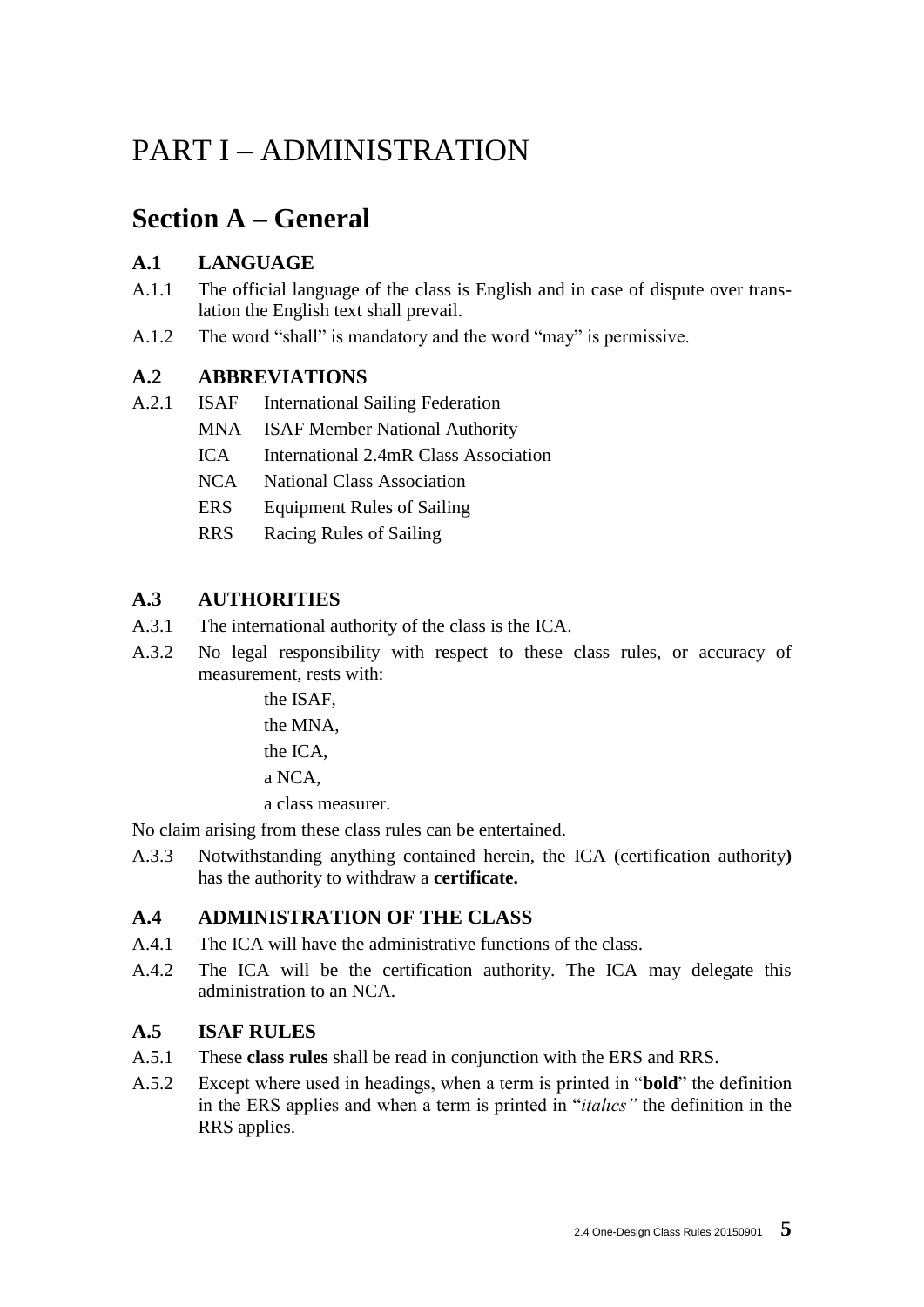### **A.6 CLASS RULES VARIATIONS**

- A.6.1 At Class Events –ruled by ISAF– ISAF Regulation 28.1.3 applies. At all other events RRS 87 applies.
- A.6.2 At international Class Championships the sailing instructions may vary these **class rules** only with the agreement of the ICA.

## **A.7 CLASS RULES AMENDMENTS**

A.7.1 Amendments to these **class rules** are subject to the approval of the ICA.

### **A.8 CLASS RULES INTERPRETATION**

- A.8.1 Interpretation of **class rules** shall be made in accordance with the ISAF Regulations.
- **A.9 INTERNATIONAL 2.4MR CLASS FEE AND ISAF BUILDING PLAQUE**
- A.9.1 The licensed hull builder shall equip the boat with a 2.4mR Class ISAF plaque.

### **A.10 2.4 NORLIN ONE DESIGN LICENSE FEE AND 2.4 NORLIN ONE DESIGN CLASS STICKER**

- A.10.1 The licensed hull builder shall pay the License Fee to the ICA as stated in the License Agreement between the hull Builder and the ICA.
- A.10.2 The ICA or its accredited representative shall, after having received the License Fee for the hull, send the 2.4 Norlin One Design Class sticker to the licensed hull Builder.
- A.10.3 An owner of a hull built before 2011-03-01, which has been approved to comply with these rules, shall send this documentation to the ICA together with the registration fee.
- A10.4 The ICA or its accredited representative shall, after having received the registration fee and documentation according to A.10.3, send the 2.4 Norlin One Design Class sticker to the owner.

#### **A.11 SAIL NUMBERS**

A.11.1 The sail number shall be the one assigned to the boat in its 2.4mR certificate.

## **A.12 MEASUREMENT**

- A.12.1 All measurement shall be carried out by a 2.4 Norlin One Design Class Measurer
- A.12.2 Class Measures shall be either,

#### (a) An **Official Measurer** or

(b) Appointed by the ICA. The appointment shall be renewed annually

A.12.3 The ICA may refuse to accept measurement reports made by an Official Measurer or a Class Measurer who has misused the trust of their title by poor measurement work.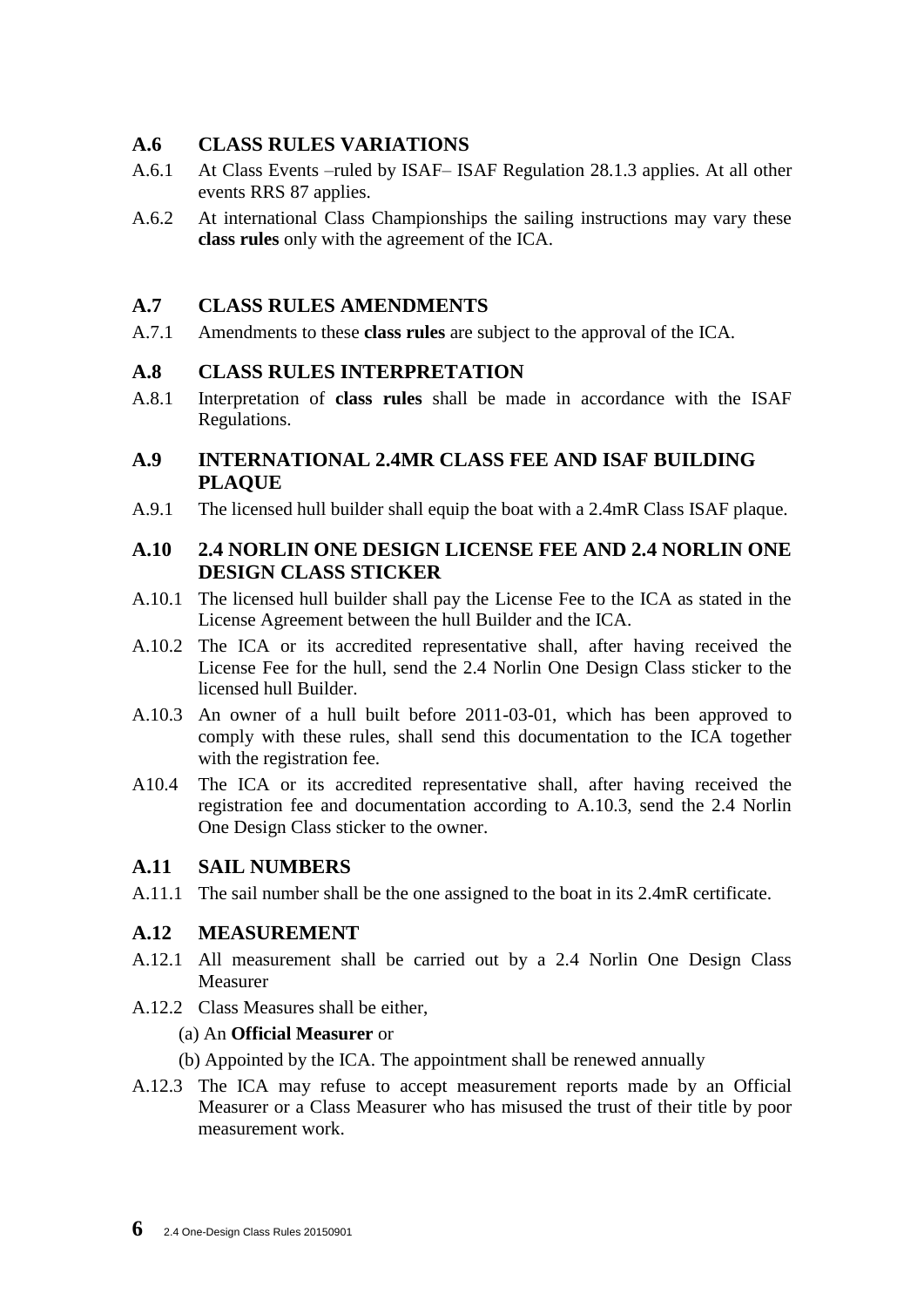### **A.13 CERTIFICATION**

- A.13.1 ICA is the authority that **certify** 2.4 Norlin One Design boats.
- A.13.2 A **certificate** shall record the following information:
	- (a) Class
	- (b) ICA (Certification authority**)**
	- (d) ISAF Building Plaque Number
	- (e) Builders details and hull number (hull number not needed for boats built before 2011-03-01)
	- (f) 2.4 Norlin One Design Class Sticker Number
	- (g) Date of measurement report and name of measurer
	- (h) Date of issue of initial **certificate**
	- (i) Date of issue of **certificate**
	- (l) Type of rudder (only for boats built before 2011-03-01)
	- (m) Specific data of the boat according to the measurement form.

#### **A.14 INITIAL HULL CERTIFICATION**

- A.14.1 For a **certificate** to be issued to a hull built after 2011-03-01 not previously **certified**:
	- (a) **Certification control** shall be carried out by the builder as "in house certification", IHC. The ICA certification report form shall be used for the 2.4 Norlin One Design certificate, and the 2.4mR measurement report form for the 2.4mR hull certificate. If the builder has not been approved for that, the **certification control** shall be carried out by a class measurer who shall complete the appropriate measurement report. The ICA measurement report form shall be used for submission of the 2.4 Norlin One Design certificate
	- (b) When the hull and the rig is supplied by two different builders, the rules in (a) shall apply for both builders.
	- (c) The certification and or measurement report(s) together with a copy of the 2.4mR certificate and **certification** fee shall be sent to the ICA (certification authority).
	- (d) Upon receipt of a satisfactorily completed certification/measurement report, the copy of the 2.4mR certificate and **certification** fee, the ICA (certification authority**)** shall issue a **certificate** and send it to the owner. The ICA certificate form shall be used
- A.14.2 For a certificate to be issued to a hull built before 2011-03-01 not previously certified:
	- (a) **Certification control** shall be carried out by a class measurer who shall complete the appropriate measurement report. The ICA measurement report form shall be used.
	- (b) The measurement report(s), a copy of the 2.4mR **certificate**, and **certification** fee shall be sent to the ICA (certification authority).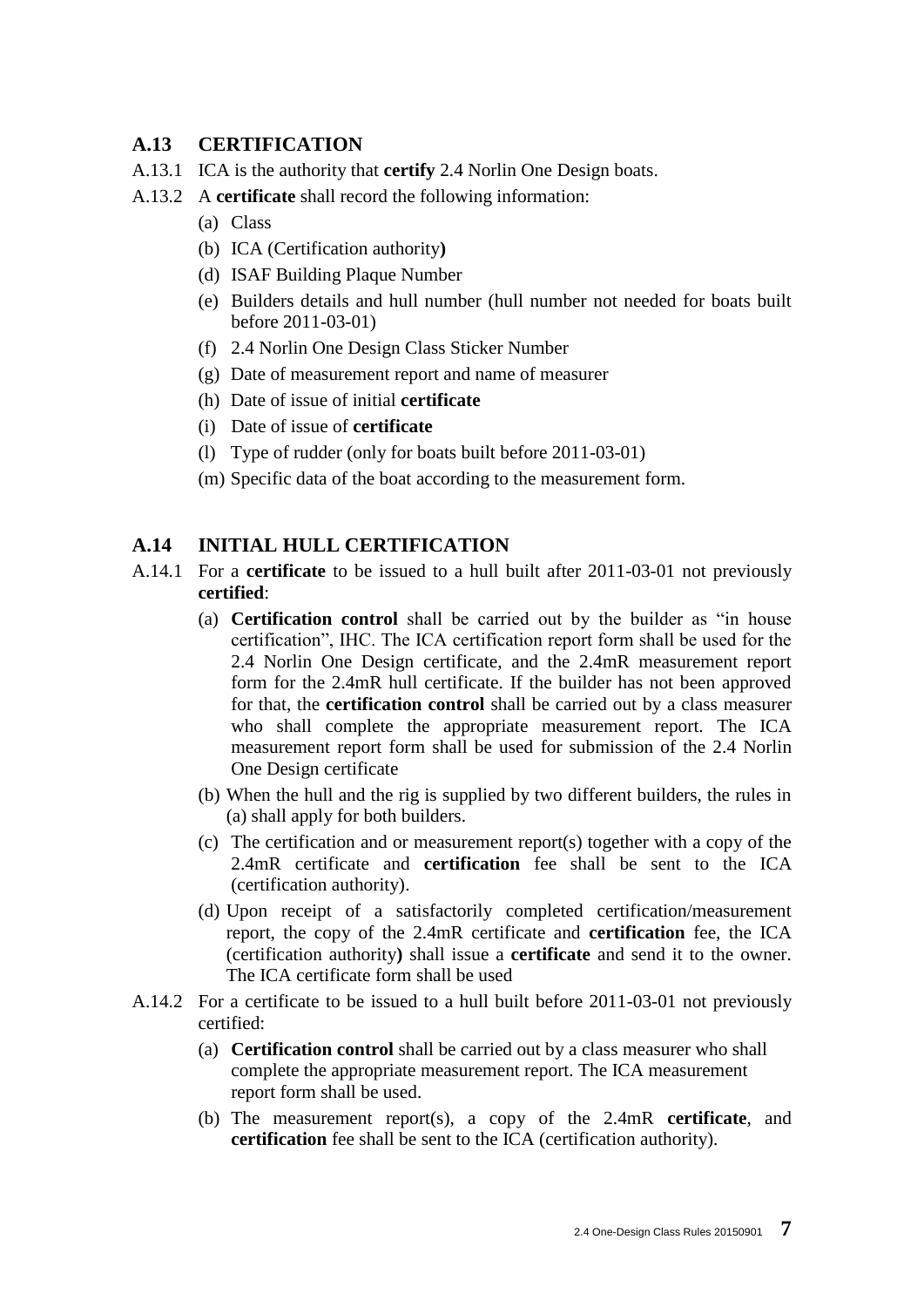(c) Upon receipt of a satisfactorily completed measurement report , a copy of the 2.4mR certificate, and **certification** fee the ICA (certification authority**)** may issue a **certificate** and send it to the owner. The ICA certificate form shall be used.

## **A.15 VALIDITY OF CERTIFICATE**

- A.15.1 A **certificate** becomes invalid upon:
	- (a) significant repair or replacement to the **hull** and keel and the change to any items recorded on the **certificate** as required under  $A.13$  (a) – (m).
	- (b) withdrawal by the ICA (certification authority**)**,
	- (c) the issue of a new **certificate**,

## **A.16 RE-CERTIFICATION**

- A.16.1 The ICA (certification authority**)** may issue a **certificate** to a previously certified **boat**:
	- (a) when it is invalidated under A.15.1(a), after receipt of the old **certificate**  and if needed appropriate documentation given by a class measurer, and **certification** fee if required.
	- (b) when it is invalidated under A.15.1 (b), at its discretion.
	- (c) in other cases, by application of the procedure in A.14.

## **A.17 RETENTION OF CERTIFICATION DOCUMENTATION**

- A.17.1 The ICA (certification authority**)** shall:
	- (a) retain the original relevant certification report or measurement report upon which the current **certificate** is based, and a copy of the certificate.

## **A.18 BUOYANCY FLOATATION FORM**

- A.18.1 The ICA Buoyancy Certificate shall state the ISAF plaque number, the date of confirmation and the name and signature of the confirming individual.
- A.18.2 The confirmation of the ICA Buoyancy Certificate shall be done by a class measurer or a person authorised by the NCA stating the date of the check.
- A.18.3 A flotation check is valid maximum five (5) years from the date of the confirmation.
- A.18.4 The flotation check shall be accomplished according to Section L.

## **Section B – Boat Eligibility**

For a **boat** to be eligible for *racing*, it shall comply with the rules in this section.

## **B.1 CLASS RULES AND CERTIFICATION**

- B.1.1 The boat shall:
	- (a) be in compliance with the **class rules**.
	- (b) have a valid 2.4 Norlin One Design **certificate**.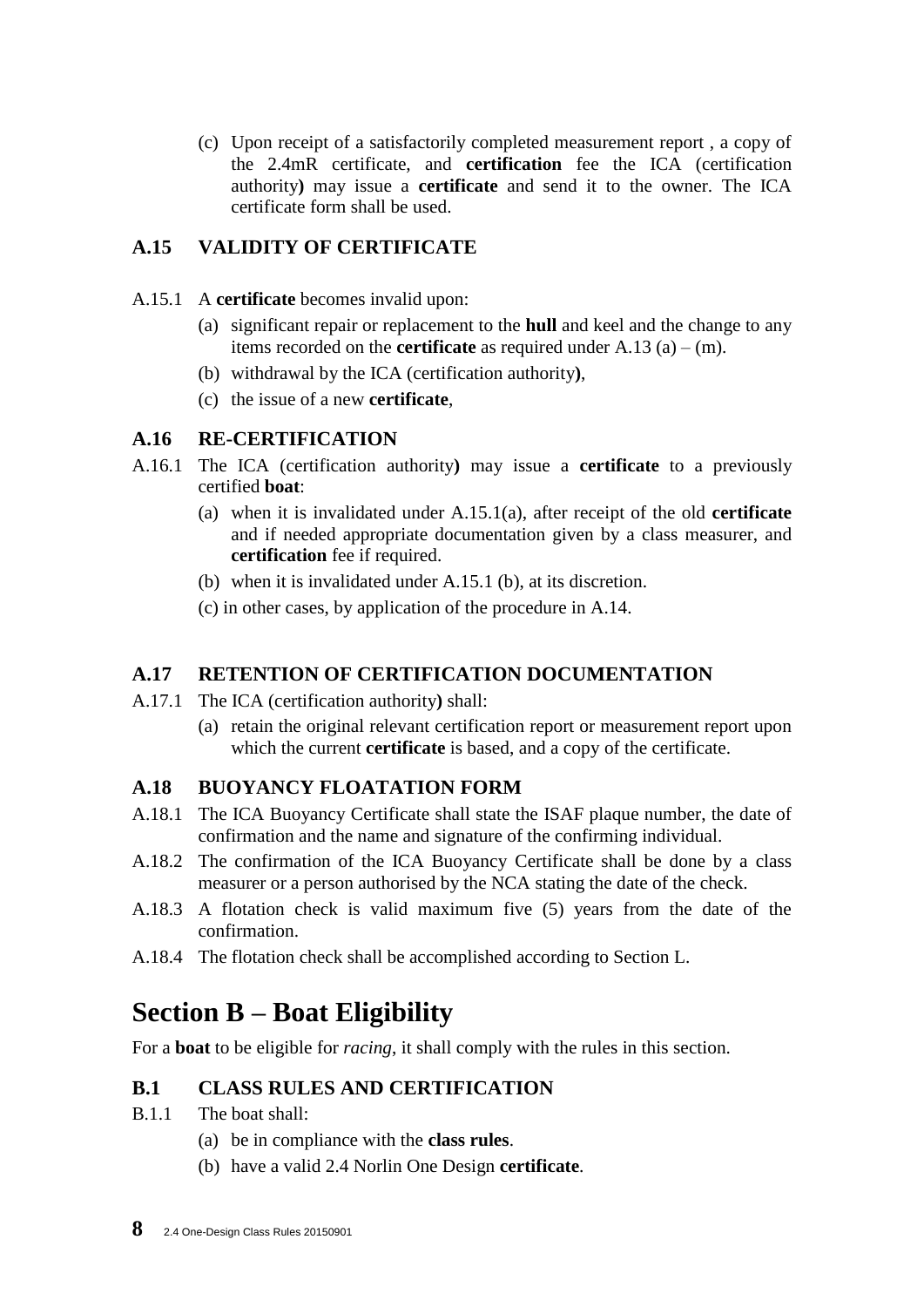- (c) have valid **certification marks** as required in the 2.4mR Class Rules
- (d) have been certified according to The Int 2.4mR Class Rules
- (e) have a valid Buoyancy Certificate according to A.18

## **B.2 FLOTATION CHECKS**

B.2.1 A race committee may require that a boat shall pass a flotation test according to Section L.

## **B.3 CLASS ASSOCIATION MARKINGS**

- B.3.1 A 2.4 Norlin One Design Class Sticker shall be fixed to the hull in the cockpit on the port side.
- B.3.2 An ISAF Plaque shall be fixed to the inside of the hull in the cockpit on the port side.
- B.3.3 Boats measured and certified before 1<sup>st</sup> July 1994 according to the International 2.4mR Class Rules and provided with a plaque issued by the Scandinavian Sailing Federation may have that plaque instead of the ISAF Plaque, (B.3.2).

## **B.4 2.4 NORLIN ONE DESIGN CLASS MEMBERSHIP**

B.4.1 For a boat to be eligible for racing in an international Class Championship of the 2.4 Norlin One Design Class, its helmsman for the race must be a current member of the ICA, either directly or by the relevant NCA.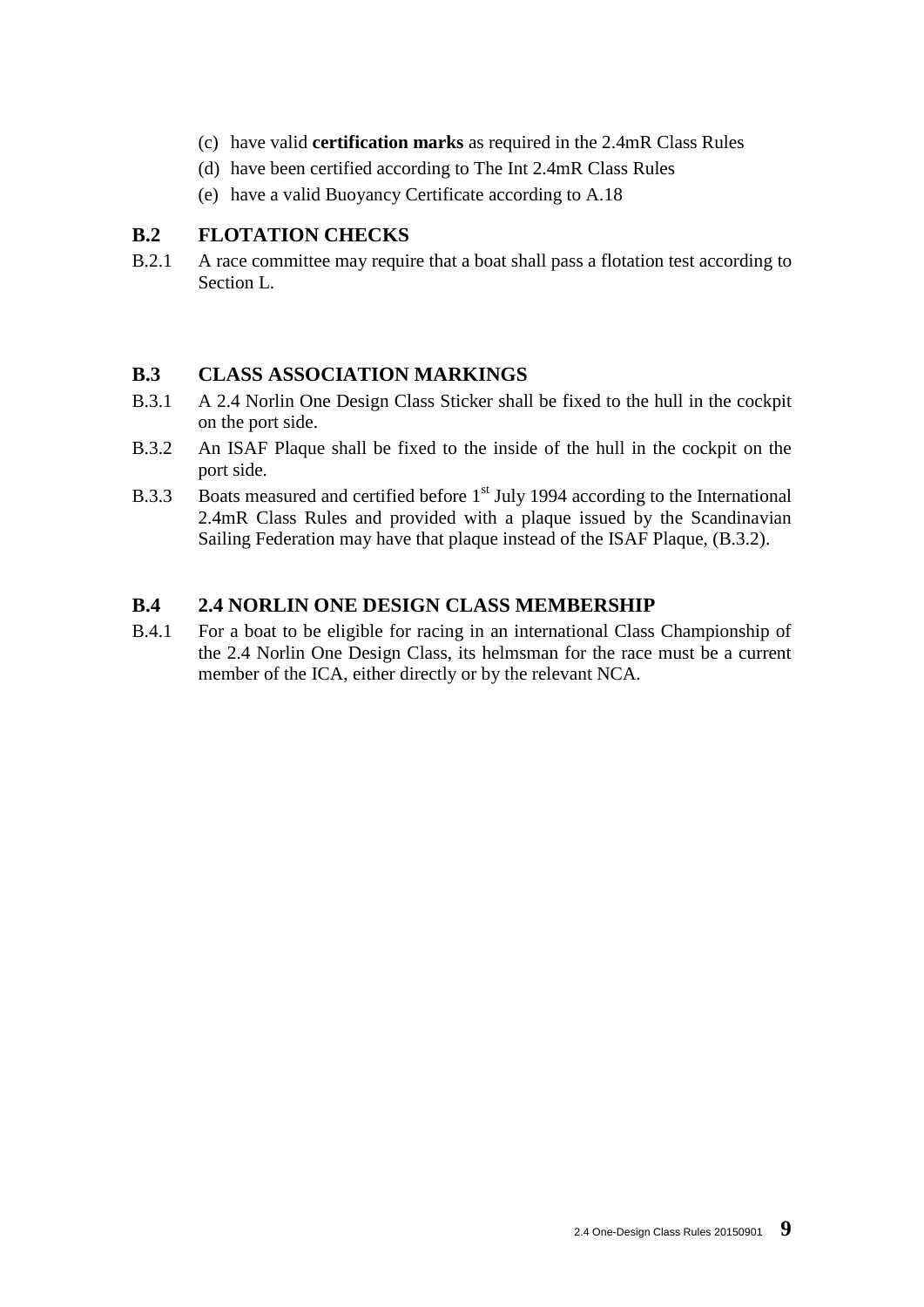## PART II – REQUIREMENTS AND LIMITATIONS

The **crew** and the **boat** shall comply with the rules in Part II when *racing*. In case of conflict Section C shall prevail.

The rules in Part II are **closed class rules**. **Certification control** and **equipment inspection** shall be carried out in accordance with the ERS except where varied in this Part.

## **Section C – Conditions for Racing**

## **C.1 GENERAL**

### C.1.1 RULES

- (a) RRS 50.4 and 52 shall not apply.
- (b) The ERS Part  $I Use$  of Equipment shall apply.
- (c) The ERS Part III Rules governing equipment control and inspection shall apply with the following amendment of H.5.1 Condition of sail: Battens may be left in the sail unless the Measurer requires them to be removed in order to properly measure the sail.

### **C.2 CREW**

- C.2.1 LIMITATIONS
	- (a) The **crew** shall consist of one person.
	- (b) In normal positions of the crew both the legs and the main part of the torso shall be below deck and inside the sheer line.

#### **C.3 PERSONAL EQUIPMENT**

**Personal equipment** is optional.

#### **C.4 ADVERTISING**

C.4.1 LIMITATIONS

Advertising is unrestricted according to ISAF Regulation 20.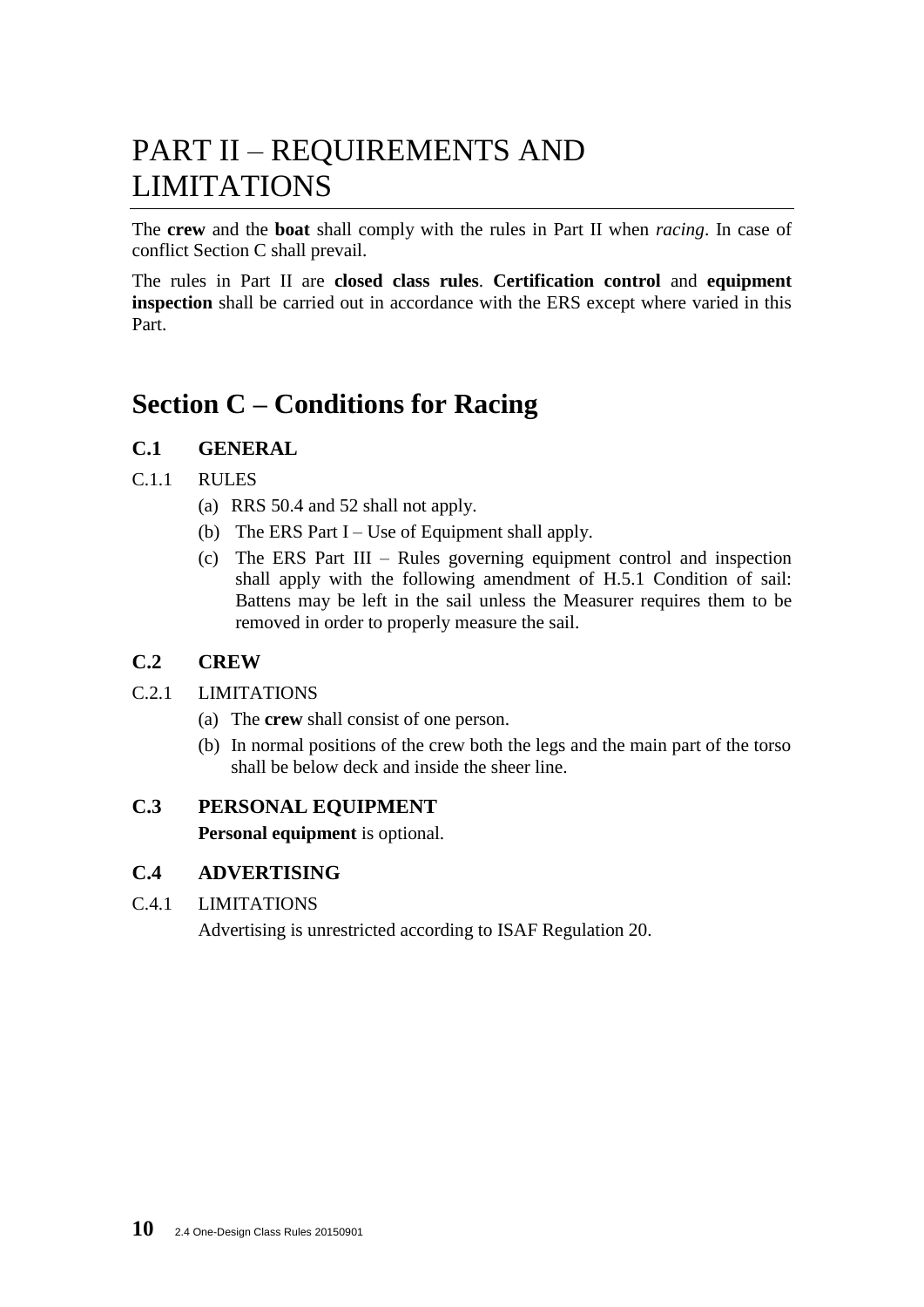## **C.5 PORTABLE EQUIPMENT**

### C.5.1 MANDATORY

(a) Towing rope minimum 9m long of not less than 5mm in diameter and of material that floats. This may not be used for any other purpose than towing.

### C.5.2 OPTIONAL

- (a) One electrical pump with battery.
- (b) Paddle, bailer, mooring lines, fenders, current stick, portable anemometer. tools, spare lines and spare blocks may be carried on board above the floor (See Section J for floor definition).

The total weight of this optional portable equipment shall not exceed 2,0kg.

- (c) Extra sails.
- (d) The use of electronic navigation equipment is permitted. Timing devices are permitted. Hand held communication devices (cell phones, pagers, radios, etc.) are permitted but may be prohibited or restricted in the notice of race or sailing instructions.

## **C.6 BOAT**

### C.6.1 WEIGHT

(a)

|                                                |          | minimum   maximum |
|------------------------------------------------|----------|-------------------|
| The weight of the <b>boat</b> in dry condition | $253$ kg | $254 \text{ kg}$  |

The weight shall be taken including one jib and one mainsail and portable equipment as listed in C.5.1 (a) and, portable equipment in C.5.2 (a)

The seat may be excluded if it fulfils the requirement according to D.6.2(b). The approval of such a seat shall be marked on it by a class measurer.

(b) The horizontal distance between the balance point (centre of gravity) of the boat, when its baseline (waterline) is horizontal, and section 0 shall not be more than 1371mm or less than 1343mm. See also Section M.

## C.6.2 CORRECTOR WEIGHTS

- (a) **Corrector weights** of lead shall be securely fixed to the hull when the **boat weight** is less than the minimum requirement.
- (b) Corrector weights shall be placed on the underside of the deck not more than 200 mm aft of the mast.

## **C.7 HULL**

## C.7.1 MODIFICATIONS, MAINTENANCE AND REPAIR

(a) The **hull** shall comply with the templates as defined in section J with tolerances according to section K.2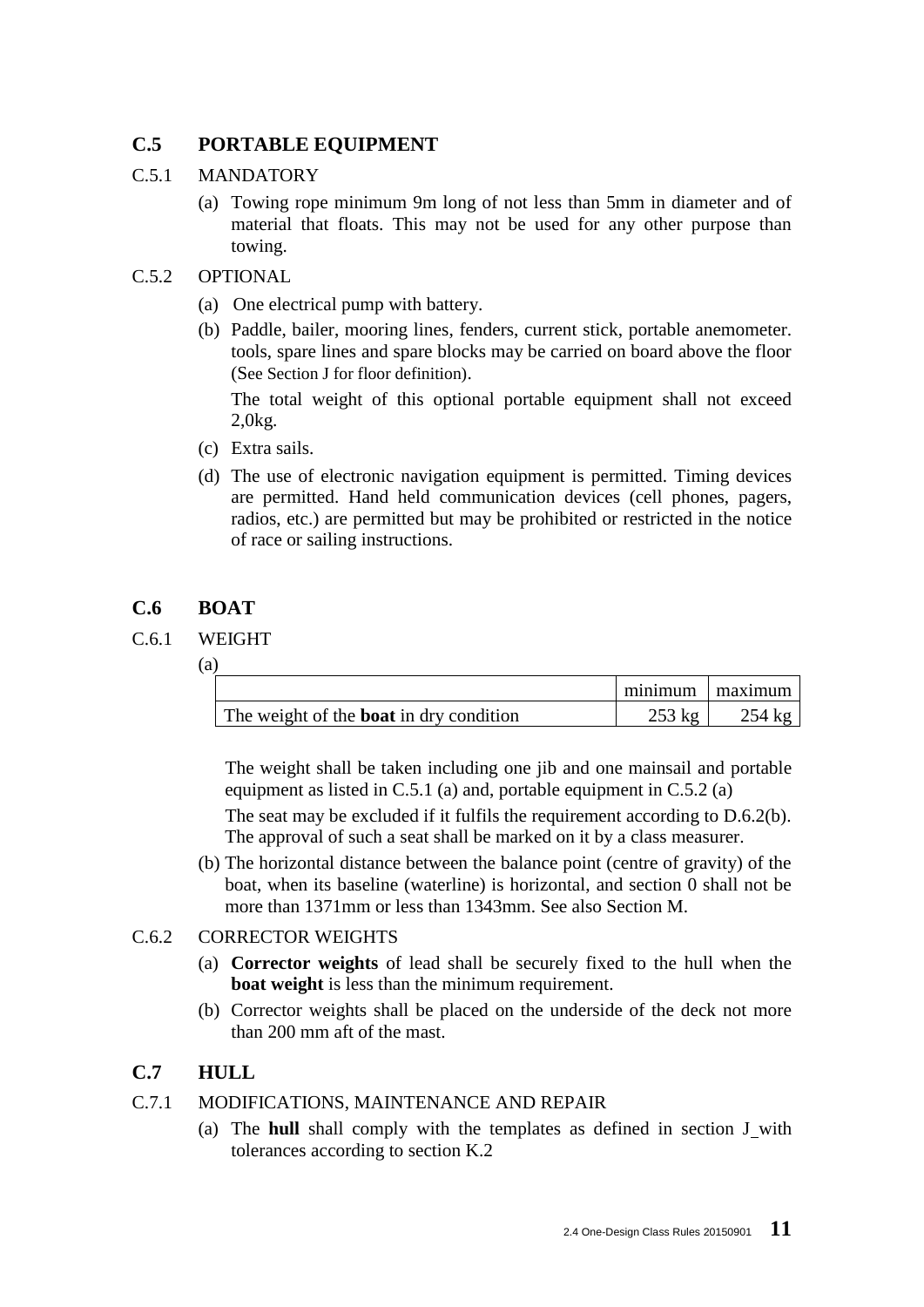- (b) Application of fillers to the hull for fairing is not allowed in order to change the shape of the original hull.
- (c) Routine maintenance such as painting and polishing is permitted without re-measurement and re-**certification**.
- (d) Repair of hull damages is permitted, see D.2.4 (e).
- (e) Corrections of ballast weight in order to comply with C.6.1 will be permitted. It will also be permitted to remove the ballast pigs from the keel for certain reasons (transportation, cleaning etc). However the ballast shall be restored such that the boat complies with C.6.1.
- (f) The interior of the boat may be modified.

#### C.7.2 FLOTATION

- (a) The **boat** shall float in an approximate horizontal position when flooded and loaded with minimum 35kg lead ballast placed 1350mm + 100 mm from the hull datum section defined in D.2.4(b).
- (b) **Hulls** with water tight compartments shall be checked according to (a) with the compartments filled with water. See also Section L.
- (c) For flotation check confirmation see A.18.
- C.7.3 BALLAST
	- (a) Ballast pigs shall comply with D.8.
	- (b) The maximum weight of the ballast, including any equipment placed below the floor.(e.g. battery)( See Section J for floor definition), but excluding electrical pump and adherent hoses and cables, is 181kg. To exclude electrical pump and adherent hoses and cables, the weight of these may not exceed 1.5 kg.

## **C.8 RUDDER**

#### C.8.1 MODIFICATIONS, MAINTENANCE AND REPAIR

- (a) The rudder shall comply with the templates as defined in section J with the following tolerances. The maximum permitted distance between outer shape template and rudder is 0 to 5mm, and between cross section templates and rudder is 0 to 2mm, and between templates for leeding and trailing edges and rudder is 0 to 1mm.
- (b) Routine maintenance such as painting and polishing is permitted without re-measurement and re-**certification**.
- (c) Repair of rudder damages will be permitted if the rudder complies with (a).

#### C.8.2 LIMITATIONS

(a) Only one **rudder** shall be used during an event of less than 8 consecutive days, except when a **rudder** has been lost or damaged beyond repair.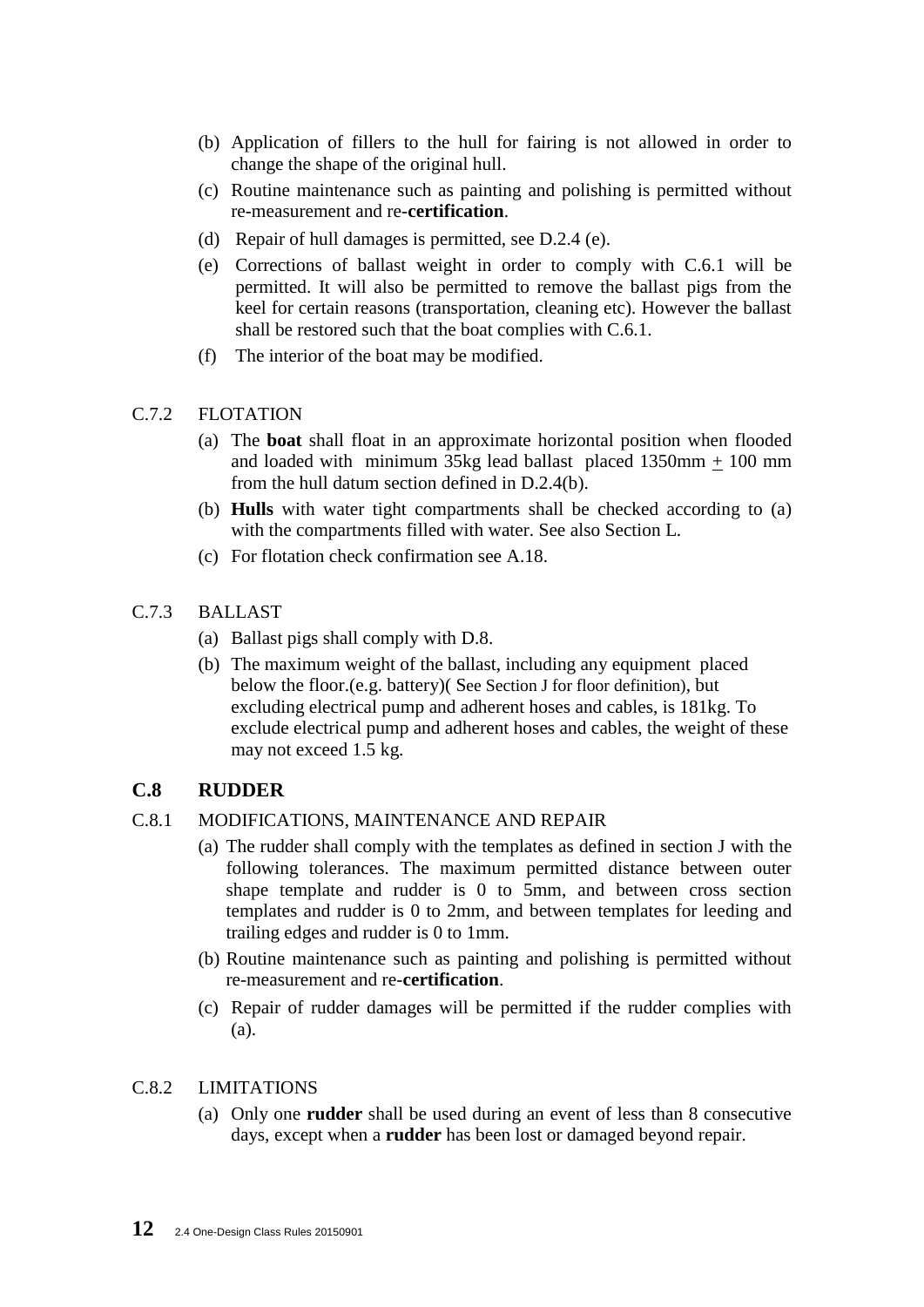- C.8.3 USE
	- (a) Boat built before 2011-03-01, which is not equiped with the deep standard rudder, may have the small standard rudder. This shall be stated on the certificate. Dimensions of the small rudder shall comply with templates and specifications given in Section J.

## **C.9 RIG**

- C.9.1 CONSTRUCTION
	- (a) All spars shall comply with Section F.

#### C.9.2 MODIFICATIONS, MAINTENANCE AND REPAIR

(a) Routine maintenance such as painting and polishing is permitted.

#### C.9.3 FITTINGS

(a) All mandatory fittings and their positioning shall comply with Section F. Other fittings are optional.

#### C.9.4 LIMITATIONS

(a) Only one set of **spars** and standing **rigging** shall be used during an event of less than 8 consecutive days, except when an item has been lost or damaged beyond repair.

#### C.9.5 MAST

(a) DIMENSIONS

|                                                     | minimum maximum |  |
|-----------------------------------------------------|-----------------|--|
|                                                     |                 |  |
| <b>Mast spar curvature</b> at a distance of 2700 mm |                 |  |
|                                                     |                 |  |

- (b) USE
	- (1) The **spar** shall be stepped in the mast step in such a way that the heel is not capable of moving more than 10mm athwart ships. The mast may be movable in fore-and aft direction.
	- (2) The **mast datum point** shall not be above the *deck measurement point.* (See D.2.5 (c)).
	- (3) Rotating masts are not permitted.

#### C.9.6 BOOM

(a) DIMENSIONS

|                      | minimum          | maximum |
|----------------------|------------------|---------|
| Limit mark width     | 10 <sub>mm</sub> | 15mm    |
| Outer point distance |                  | 1960mm  |
|                      |                  |         |

#### (b) Positioning

(1) The intersection of the aft edge of the mast **spar** and the top of the boom **spar**, each extended as necessary, shall not be below the upper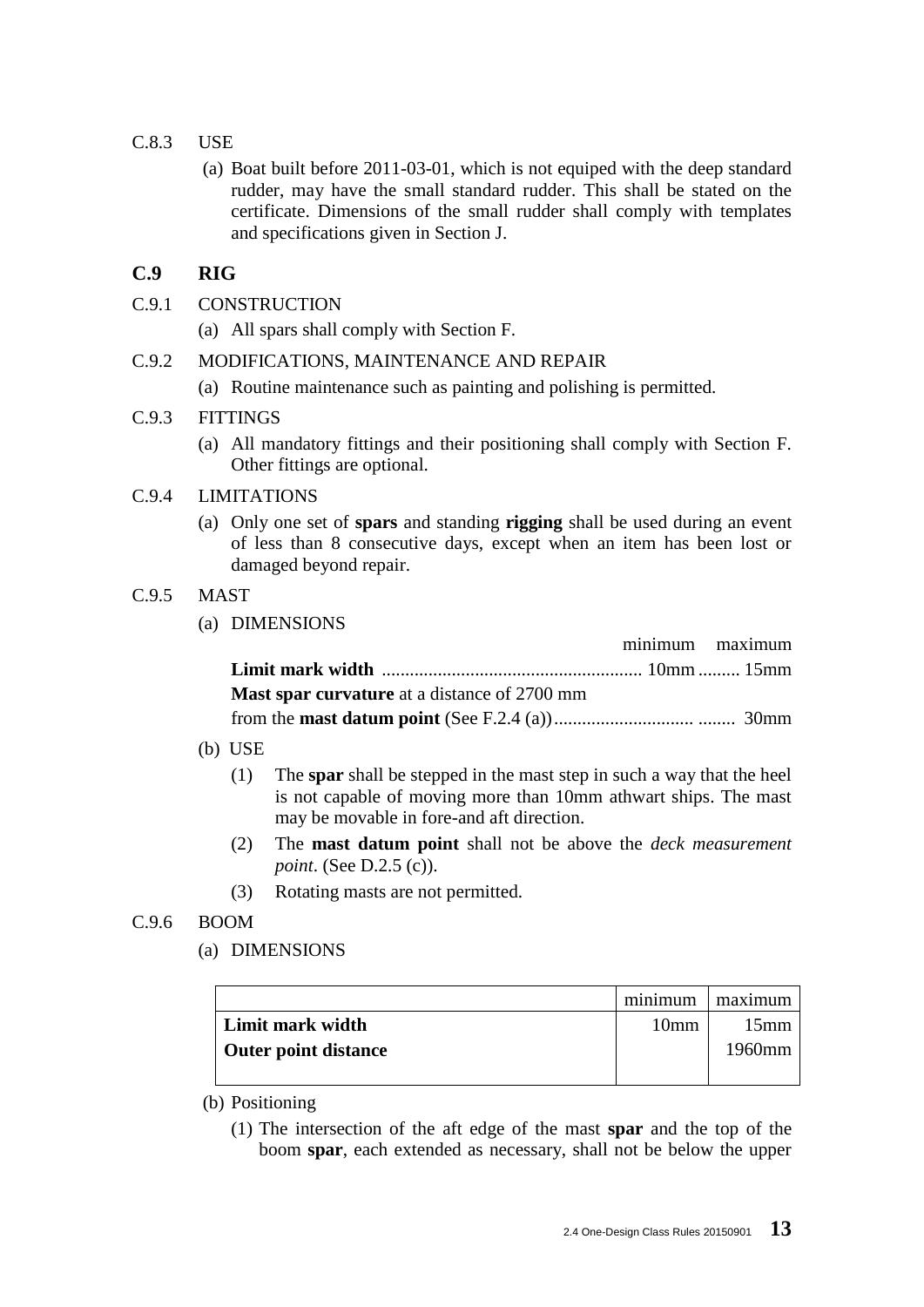edge of the mast **lower limit mark** when the boom **spar** is at 90° to the mast **spar**.

#### C.9.7 WHISKER POLE

#### (a) DIMENSIONS

|                            | minimum | maximum |
|----------------------------|---------|---------|
| Whisker pole length        |         | 2106mm  |
| Whisker pole cross section | 22mm    |         |
|                            |         |         |

### C.9.8 HEADSAIL BOOM

(a) CONSTRUCTION

Materials, dimensions, construction and fittings are optional

## C.9.9 STANDING RIGGING

#### (a) DIMENSIONS

|                                                 | maximum             |
|-------------------------------------------------|---------------------|
| <b>Foretriangle base</b>                        | $1560$ mm           |
| <i>Forestay height</i> (see F.2.4 (a))          | 3750 mm             |
| Distance from hull datum section to forward end | $3516$ mm   3536 mm |
| of the <b>foretriangle</b> base                 |                     |

#### (b) USE

(1) Whilst racing upwind the mast is not permitted to be adjusted in an athwart ships plane to windward of a plane perpendicular to the deck. On boats with adjustable shrouds it shall be possible to have both sides tight to their upward limit at the same time.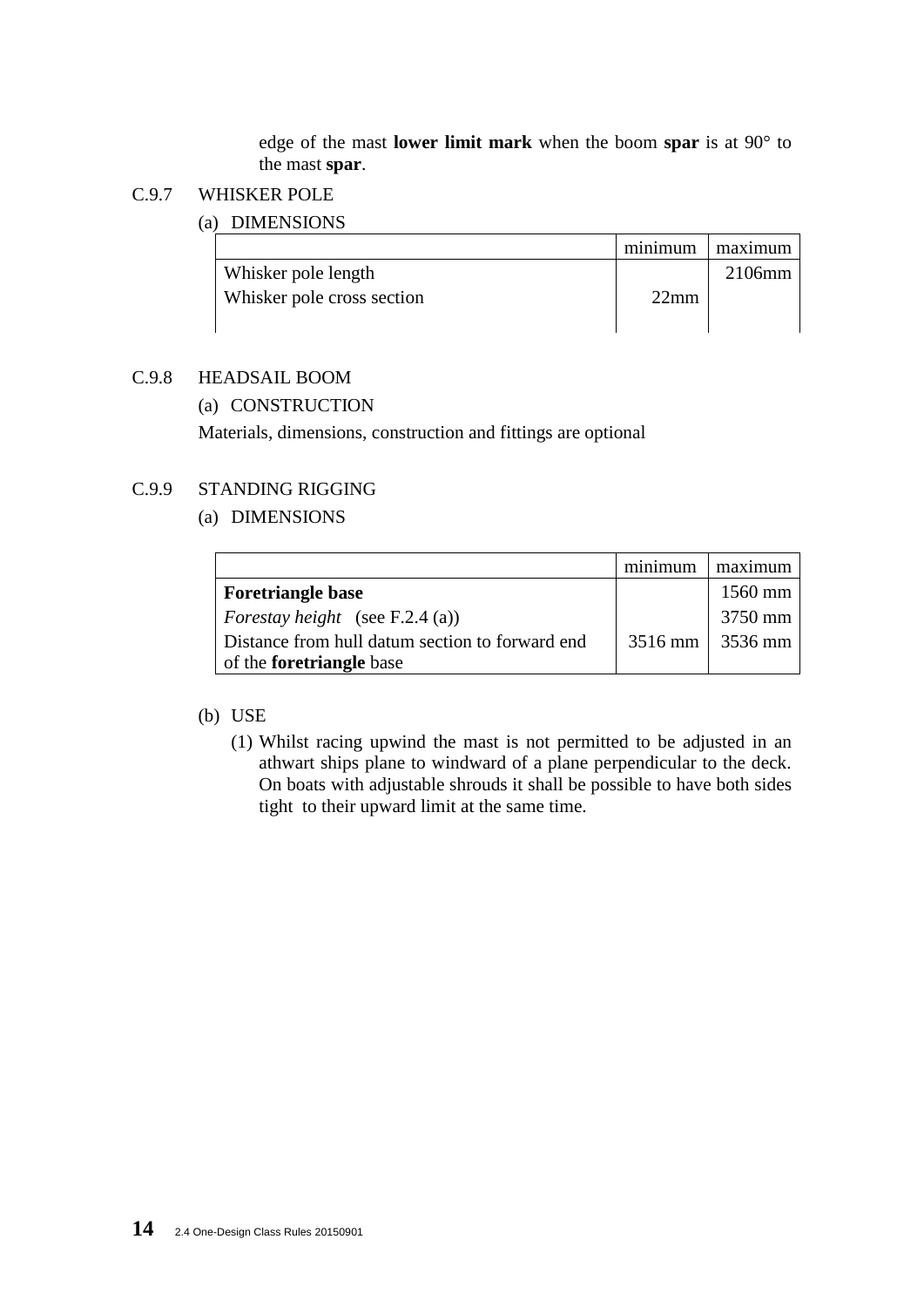#### C.9.10 RUNNING RIGGING

- (a) MANUFACTURER Manufacturer is optional
- (b) Materials Materials are optional
- (c) Construction
	- (1) Mandatory
		- (1) Mainsail halyard
		- (2) Headsail halyard
		- (3) Mainsail sheet
		- (4) Headsail sheets
		- (5) Boom vang
		- (6) Backstay
		- (7) Backstay control line

#### (2) Optional

- (1) Mainsail outhaul line
- (2) Mainsail tack and cunningham control lines
- (3) Mainsail traveller control lines
- (4) Mainsheet bridle system, fixed or with adjustment lines
- (5) Mainsail sheet fine tune
- (6) Headsail cunningham control line
- (7) Headsail fairleads or blocks adjustment lines
- (8) Whisker pole control lines
- (9) **Headsail boom** control lines
- (10) Forestay, backstay and shroud adjustment lines
- (11) Mast control lines fore and aft at deck
- (12) Mast control lines fore and aft at butt
- (13) Shock cords for whisker pole control
- (14) Shock cords for **Headsail boom** outhaul
- (15) Shock cord for Mainsail outhaul retention
- (16) Shock cord for backstay control line retention

#### (d) USE

(1) The use of running rigging is optional.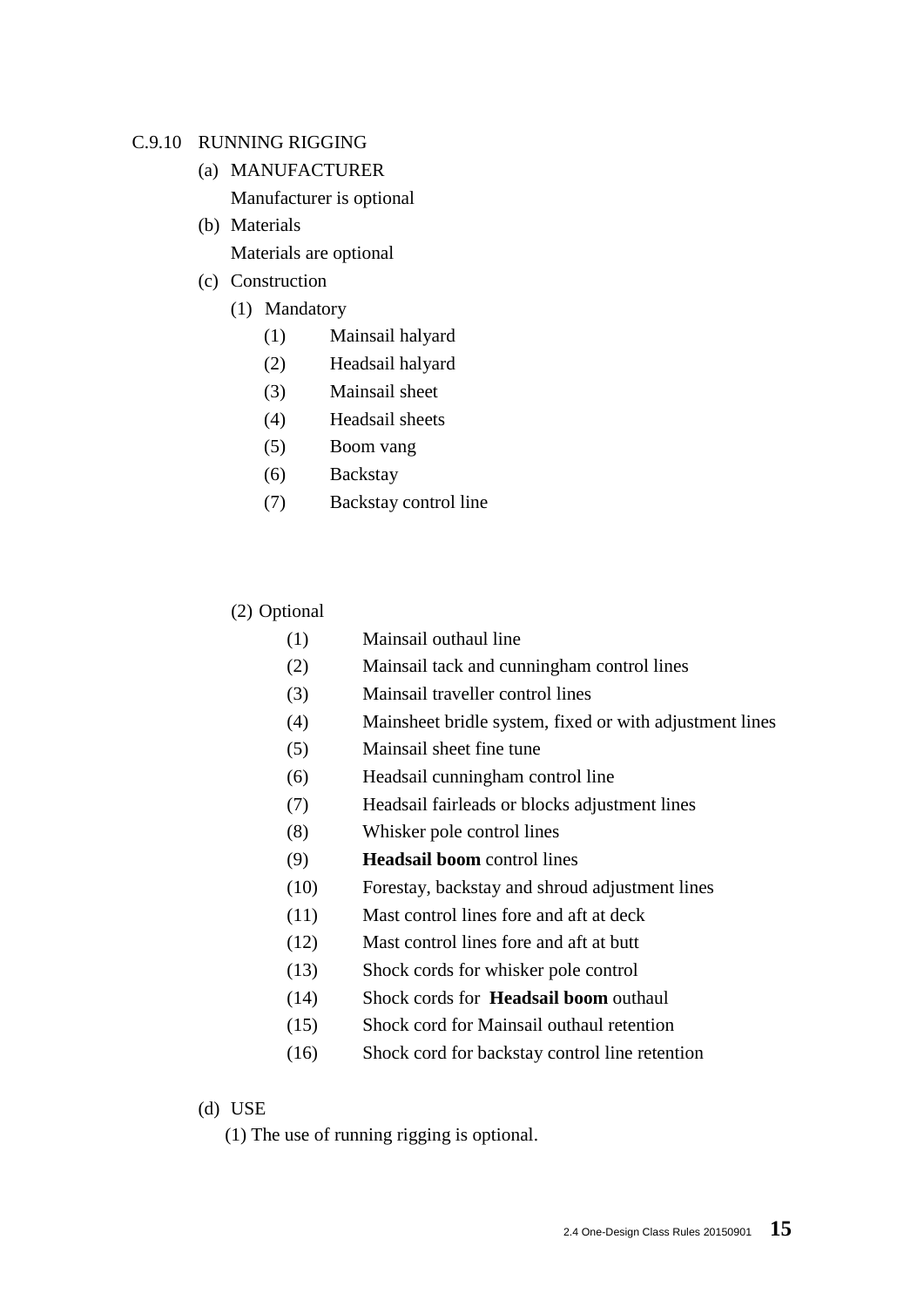### **C.10 SAILS**

#### C.10.1 MODIFICATIONS, MAINTENANCE AND REPAIR

- (a) **Sails** shall not be altered in any way except as permitted by these **class rules**.
- (b) Routine maintenance such as repair of damage is permitted without remeasurement and re-**certification**.

#### C.10.2 LIMITATIONS

(a) Not more than 2 main sails and 3 jibs shall be used during an event of the status National Championship or higher and of less than 8 consecutive days, except when a **sail** has been lost or damaged beyond repair.

#### C.10.3 MAINSAIL

(a) IDENTIFICATION

The national letters and sail number shall comply with these class rules.

- (b) USE
	- (1) The **sail** shall be hoisted on a halyard. The arrangement shall permit hoisting and lowering of the **sail** by the crew.
	- (2) The highest visible point of the **sail**, projected at 90° to the mast **spar**, shall not be set above the lower edge of the mast **upper limit mark**. The intersection of the **leech** and the top of the boom **spar**, each extended as necessary, shall not be behind the fore side of the boom **outer limit mark**.
	- (3) The **luff** bolt rope shall be in the **spar** groove or track.

#### C.10.4 JIB

- (a) USE
	- (1) The highest visible point of the **sail**, projected at 90° to the mast **spar**, shall not be set above the **forestay rigging point**.
	- (2) The **sail** shall be hoisted on a halyard. The arrangement shall permit lowering the sail so that no part of it is above a plane 1800 mm above the mast datum point. From there it shall be possible to hoist it again to its original position.
	- (3) The sail shall not be attached to any point on the boat that is in front of the forestay.
	- (4) Headsail boom headsail shall only be used together with a **headsail boom**.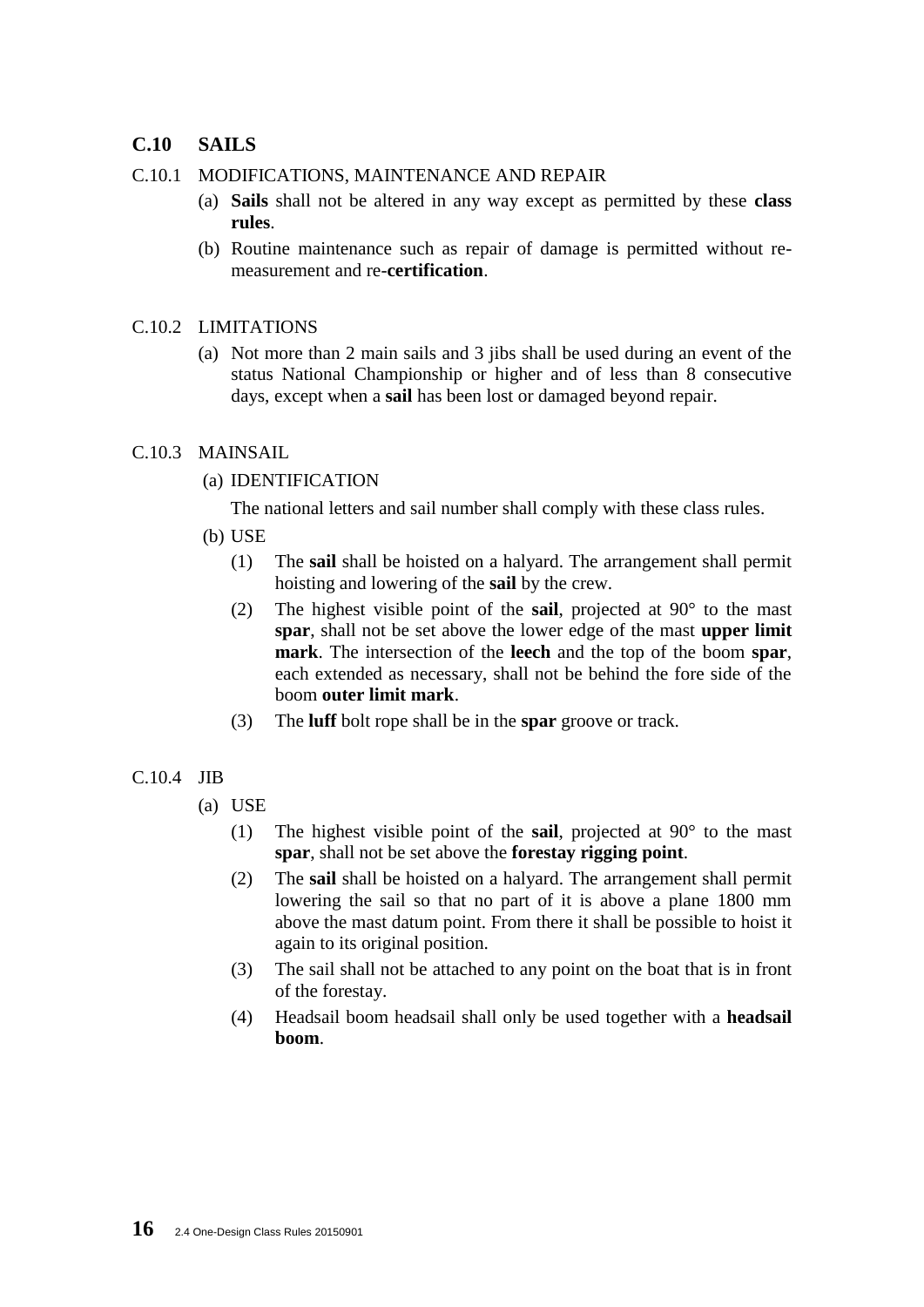## **Section D – Hull**

## **D.1 PARTS**

- D.1.1 MANDATORY
	- (a) Hull shell including keel and deck
	- (b) Rudder
	- (e) Ballast
	- (d) Buoyancy equipment
- D.1.2 OPTIONAL
	- (a) Seat
	- (b) Parts used inside the boat
	- (c) Parts to cover deck openings

## **D.2 GENERAL**

- D.2.1 RULES
	- (a) The **hull** shall comply with the **class rules** in force at the time of initial **certification.**
	- (b) For approving Norlin mk III boats built before 2011-03-01 the hull shall comply with the class rules in extent according to Section K. The ICA Measurement Report form shall be used.
- D.2.2 CERTIFICATION

(See A.14)

#### D.2.3 MATERIALS

- (a) The **hull** and **keel** shall be built from Glass Reinforced Plastic. Aluminium or stainless steel reinforcements are permitted where needed.
- (b) The **hull** shell, **keel** and deck mouldings shall not weigh less than 3,6  $kg/m<sup>2</sup>$ .
- (c) Where sandwich construction is used, the core material shall be of balsa, PVC or polyester or combinations thereof and shall be of density before lamination not less than 60kg/m3 in average over a square with the sides 25mm.
- (d) Parts of the **hull** excluding **hull** shell, deck and **keel** may also be made from aluminium.
- (e) Parts or a structure of several parts that in no direction exceed the size of 120 mm may be of any material if the weight is less than 0,3 kg.
- (f) Wiring, pumps and adherent hoses may be of any material.
- (g) Parts of the steering system may be of any material. Such parts shall not add structural strength to the hull(h) Hatches may be of any plastic material. The minimum weight of hatches in the deck shall be no lighter than the pieces of deck they replace. This includes the original hatch over the rudder.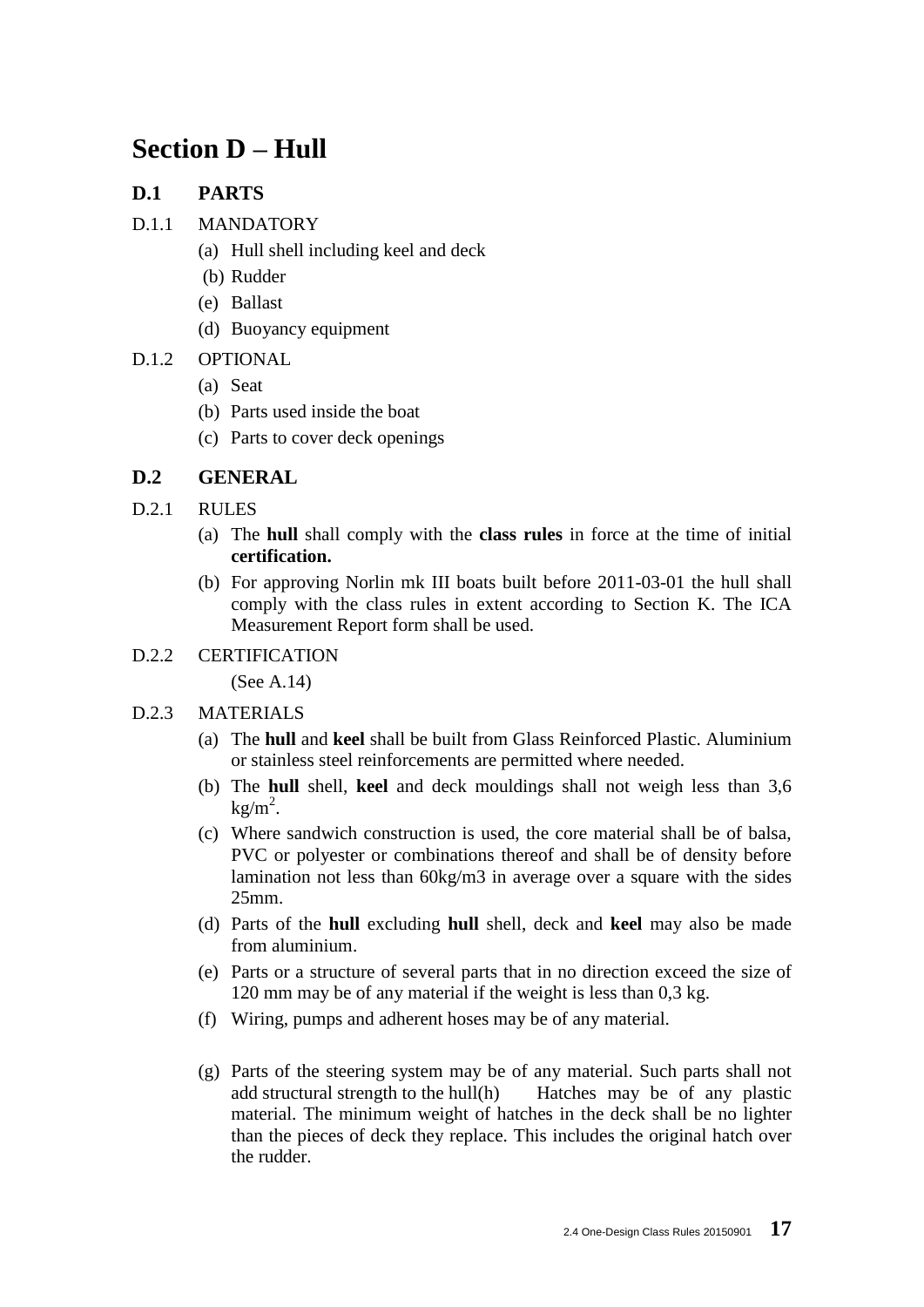- (i) Any soft material may be used to cover the cockpit. A hard cover shall be made of GRP.
- (j) Stainless steel may be used for mast foot and shroud leavers.
- (k) Parts intended to protect edges around holes according to D.2.4 (c) including mast hole may be of any material
- (l) Navigation instruments may be of any material.
- (m) In case a disabled sailor cannot sail without a specific part, that does not comply with these rules, a dispensation can be given by the ICA.

#### D.2.4 MODIFICATIONS, MAINTENANCE AND REPAIR

- (a) The hull shell and deck shall not be altered in any way except as permitted by these **class rules**.
- (b) Bulkheads and reinforcements may be modified.
- (c) Holes not bigger than necessary for the installation of fittings and passage of lines may be made in the deck. Modification of shroud holes are permitted within the limits defined in  $D.3.1(c)(d)$  Routine maintenance such as painting and polishing is permitted without remeasurement and re-**certification**.
- (e) If any hull moulding is repaired in any other way than described in D.2.4(d), a class measurer shall verify on the **certificate** that the external shape is the same as before the repair, the repair has been done using materials according to D.2.3, and that no substantial stiffness, or other, advantage has been gained as a result of the repair. The class measurer shall also describe the details of the repair on the **certificate**.
- (f) One inspection hatch is permitted in the deck forward of the mast and one aft of the cockpit. This in addition to the hatch over the rudder post that is a part of the deck mould.
- (g) The mast opening in the deck may be modified. The forward edge of the mast hole shall not extend forward of 2093mm from station 0. Its width shall not exceed 64mm.
- (h) The deck mouldings may be modified to accommodate headsail boom with associated fittings.

#### D.2.5 DEFINITIONS

(a) HULL DATUM POINT

The **hull datum point** is a point on the centreline of the hull placed at the intersection of the underside of the hull and the aft surface of the rudderstock.

(b)HULL DATUM SECTION, (SECTION 0)

The vertical cross section transverse to the centre line through the **hull datum point** is defined as the *hull datum section* (section 0). This shall be permanently marked in the surface of the **hull** on starboard and port sides on both the sheer line and the deck near the sheer line.

(c) MEASUREMENT POINT OF THE DECK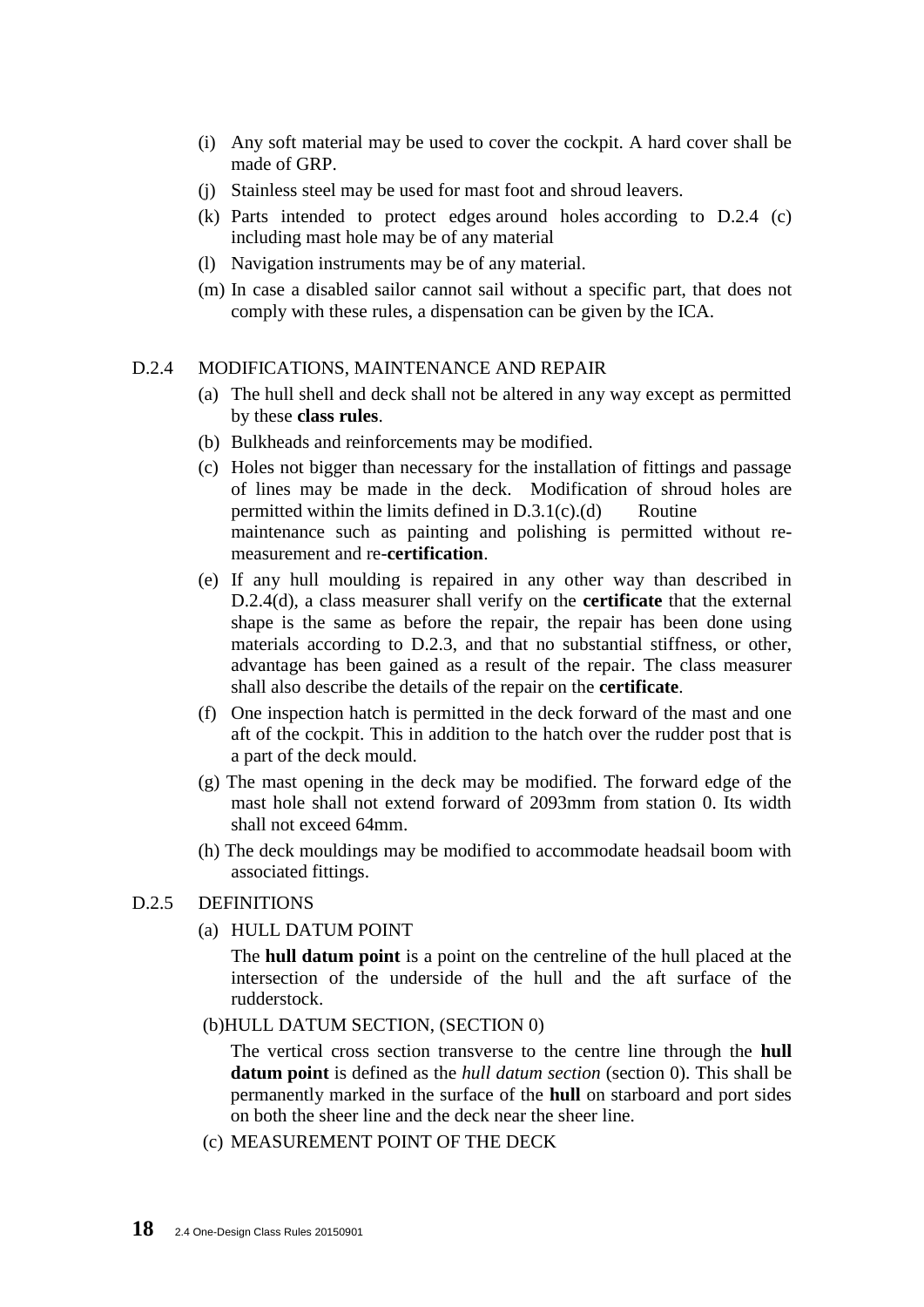The measurement point of the deck is a point, at the mast hole section, 36mm above the deck level, measured 15mm from the outmost part of the hull shell in this section.

- D.2.6 IDENTIFICATION
	- (a) The **hull** shall carry the ISAF Plaque, see B.3.2.
	- (b) The **hull** shall carry the 2.4 Norlin One Design Class sticker, see B.3.1
	- (c) The **hull** shall carry information of: builder, date built and the boat's sequential identification number permanently embossed or debossed into the hull shell.
	- (d) **Hulls** built before 2011-03-01 are excluded from (c).

#### D.2.7 BUILDERS

- (a) The **hull** shall be built by a builder licensed by the ICA.
- (b) All moulds shall be approved by the ICA.
- (c) **Hulls** built before 2011-03-01 are excluded from (a) and (b) and shall comply with the rules in Section K.

#### **D.3 HULL SHELL INCLUDING KEEL AND DECK**

- D.3.1 CONSTRUCTION
	- (a) As specified in the Construction Manual
	- (b) Boats built before 2011-03-01 are excluded from D.3.1 (a), However any additional filler on the external hull extension of the hull (for example in the stern or the stem or the keel) shall be removed to the original shape of the hull. See Section K.
	- (c) Position of **shroud** holes/slots in the **deck**.

| Boats build after 2011-02-28                               | minimum  |                  |
|------------------------------------------------------------|----------|------------------|
| Distance to back end of <b>shroud</b> hole from section 0  | 1902mm   |                  |
| Distance to front end of <b>shroud</b> hole from section 0 |          | 1982mm           |
| Hole length                                                |          | 60 <sub>mm</sub> |
| Distance from centreline to inner edge of hole             | $240$ mm |                  |
| Distance from centreline to outer edge of hole             |          | $268$ mm         |
| Hole width                                                 |          |                  |

| Boats build before 2011-03-01                              | minimum  | maximum          |
|------------------------------------------------------------|----------|------------------|
| Distance to back end of <b>shroud</b> hole from section 0  | 1812mm   |                  |
| Distance to front end of <b>shroud</b> hole from section 0 |          | 1982mm           |
| Slot length                                                |          | 60 <sub>mm</sub> |
| Distance from centreline to inner edge of hole             | $230$ mm |                  |
| Distance from centreline to outer edge of hole             |          | $280$ mm         |
| Hole width                                                 |          | 14mm             |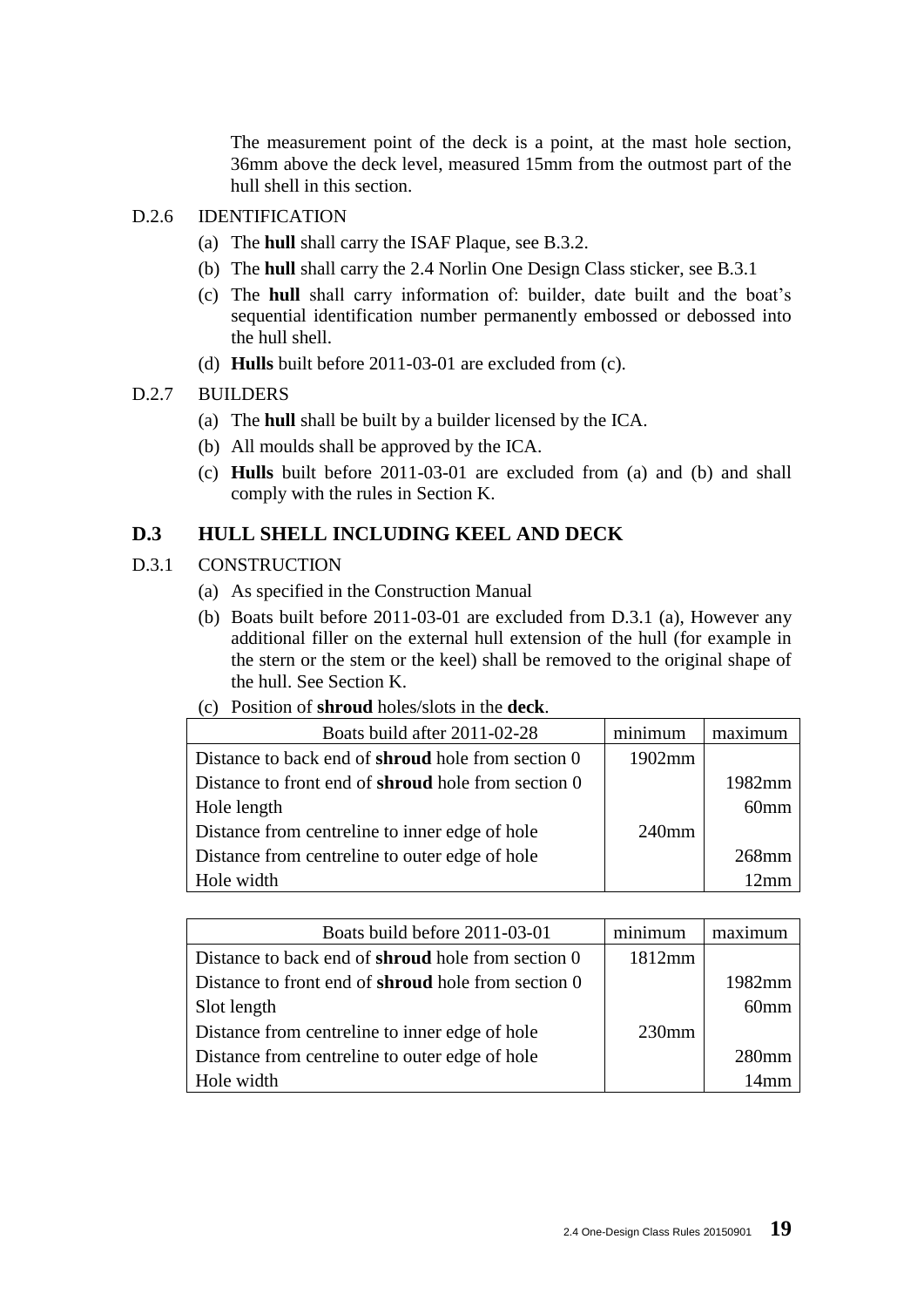## **D.4 INTERIOR STRUCTURE**

D.4.1 CONSTRUCTION (a) Optional.

## **D.5 BUOYANCY**

- D.5.1 CONSTRUCTION
	- (a) Buoyancy equipment shall comprise of rigid non-communicating air cell foam plastic incorporated into the boat inside the bulkheads.
	- (b) Water tight Compartments shall be inspectable by an opening of minimum 100 mm in diameter. The highest point of the opening shall be placed no more than 50mm below the underside of the deck.

## **D.6 SEAT**

- D.6.1 MATERIALS
	- (a) In addition to what is specified in D.2.3 any soft material that does not take up significant amounts of water.
- D.6.2 CONSTRUCTION
	- (a) Seat included in **boat** weight
		- (1) Construction is optional.
	- (b) Seat excluded from the **boat** weight
		- (1) Construction is optional except for what is given in (3)
		- (2) The total weight of the seat shall exceed 4 kg.
		- (3) When the seat is placed in its position for sailing, the centre of gravity of the seat, shall be located not more than 300mm below the sheer line level measured 1350mm forward of section 0.
		- (4) The approval of the seat shall be marked on it by a class measurer.

## **D.7 ASSEMBLED HULL**

- D.7.1 FITTINGS
	- (a) MANDATORY
		- (1) A suitable fitting or system in the bow area to enable the boat to be towed. The fitting/system shall be easy to access by rescue craft, and shall be able to handle line of at least 5mm in diameter.
		- (2) Lifting eye(s) each dimensioned to take 500 kg of load.
		- (3) Rudder post
		- (4) One manual bilge pump permanently installed which may discharge through hull shell or deck. The pump shall have a minimum capacity of 0.5 litre/stroke out of the boat.
		- (5) A suitable fitting or device shall be installed in the deck level, in order to prevent the mast to move astern of that position, which corresponds to the **Foretriangle base**, 1560mm.
	- (b) OPTIONAL
		- (1) Fittings placed inside the hull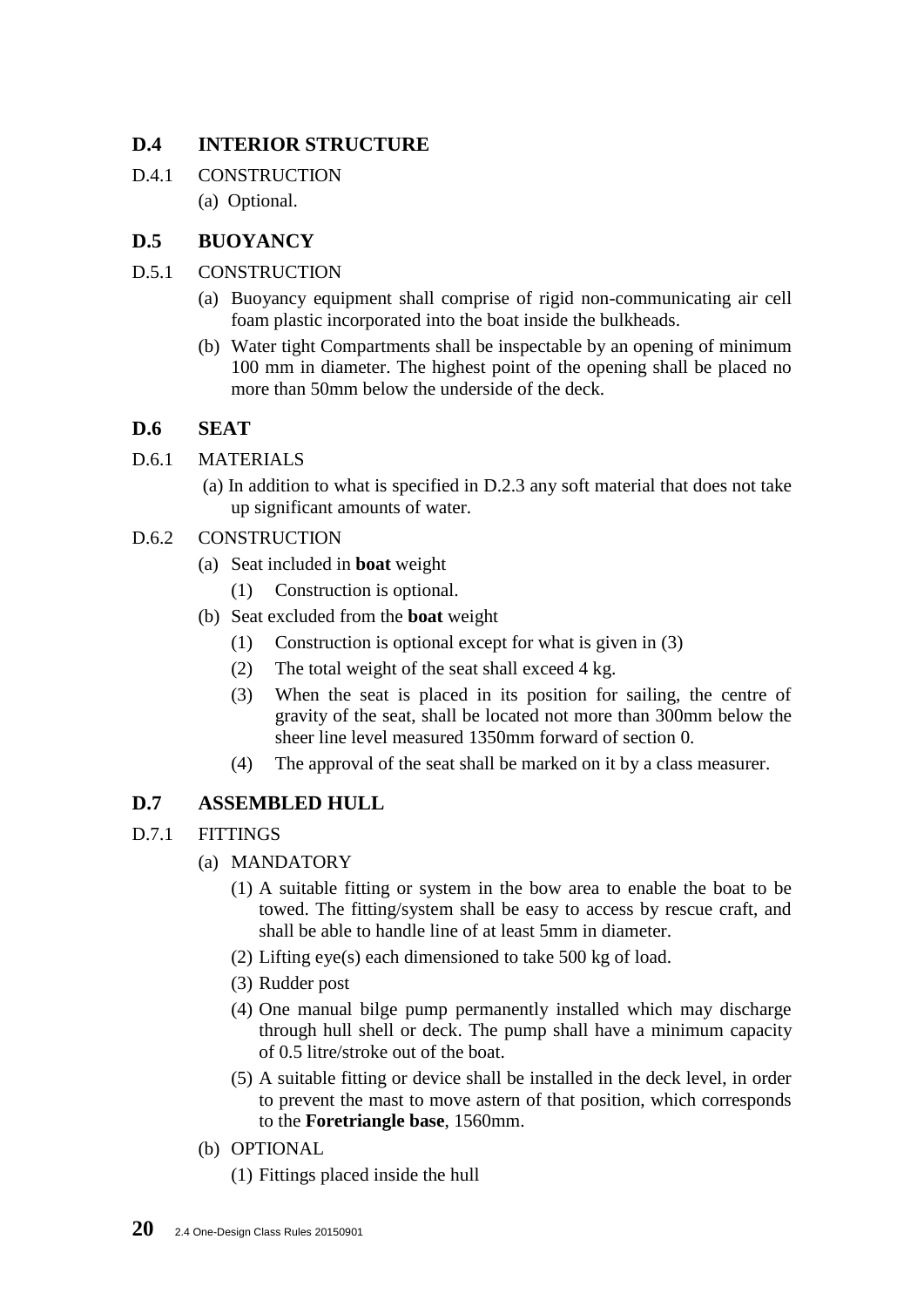- (2) Fittings on deck
- (c) CONSTRUCTION
	- (1) No fittings may be attached to the outside of the hull shell (This means that for example that plastic flaps between hull and rudder are not permitted)

### **D.8 BALLAST**

- D.8.1 RULES
	- (a) The ballast shall comply with the current class rules.

#### D.8.2 MATERIALS

(a) The density of the **ballast** materials shall not be greater than the density of lead.

#### D.8.3 CONSTRUCTION

- (a) The **ballast** shall be internal in the **boat** and shall be removable from the inside of the **boat**.
- (b) The ballast shall be divided in lead pigs consisting of minimum 8 pieces and maximum 16 pieces. The maximum weight of one pig is 30kg. In addition a battery may be one piece.
- (c) Ballast pigs shall have their primary dimension in horizontal direction.

## **Section E – Rudder**

### **E.1 PARTS**

- E.1.1 MANDATORY
	- (a) **Rudder blade**
	- (b) **Rudder stock**

#### **E.2 GENERAL**

- E.2.1 RULES
	- (a) **The rudder** shall comply with the current **class rules.**
- E.2.2 MODIFICATIONS, MAINTENANCE AND REPAIR
	- (a) The **rudder** shall not be altered in any way except as permitted by these **class rules**. See also C.8.1.
	- (b) Routine maintenance such as polishing and painting is permitted without re-measurement and re-certification. See also C.8.1.
- E.2.3 MANUFACTURERS
	- (a) Manufacturers of the rudder shall be a licensed builder. See D.2.7.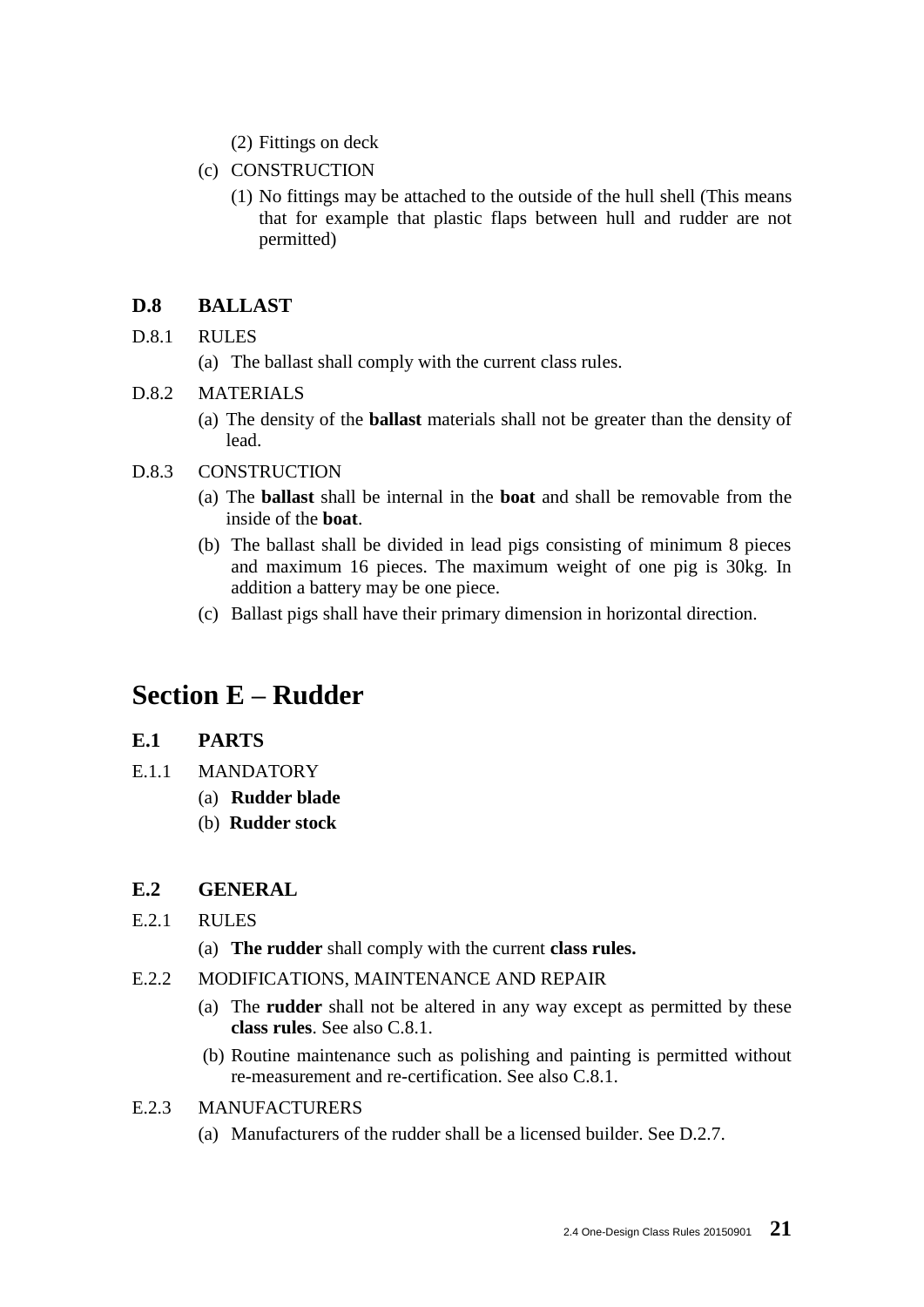(b) Boats built before 2011-03-01 may use a small standard rudder according to section J. See also C.8.3 (a)

### E.2.4 MATERIALS

(a) As specified in the Construction Manual

#### E.2.5 CONSTRUCTION

(a) As specified in the Construction Manual.

#### E.2.6 DIMENSIONS

- (a) As specified in the Construction Manual
- (b) Diameter of rudder stock is 25mm
- E.2.7 POSITION (a) In accordance with the Construction Manual

#### E2.8 FITTINGS

(a) The fitting for attaching steering lines or other arrangement to the rudder stock is optional.

## **Section F – Rig**

### **F.1 PARTS**

- F.1.1 MANDATORY
	- (a) **Mast**
	- (b) **Boom**
	- (c) Standing **rigging**
	- (d) Running **rigging**

#### F.1.2 OPTIONAL

- (a) **Whisker pole**
- (b) **Headsail boom**

#### **F.2 GENERAL**

- F.2.1 RULES
	- (a) The **spars** and their fittings shall comply with the **class rules.**
	- (b) The standing and running **rigging** shall comply with the **class rules**.

#### F.2.2 MODIFICATIONS, MAINTENANCE AND REPAIR

(a) **Spars** shall not be altered in any way except as permitted by these **class rules**.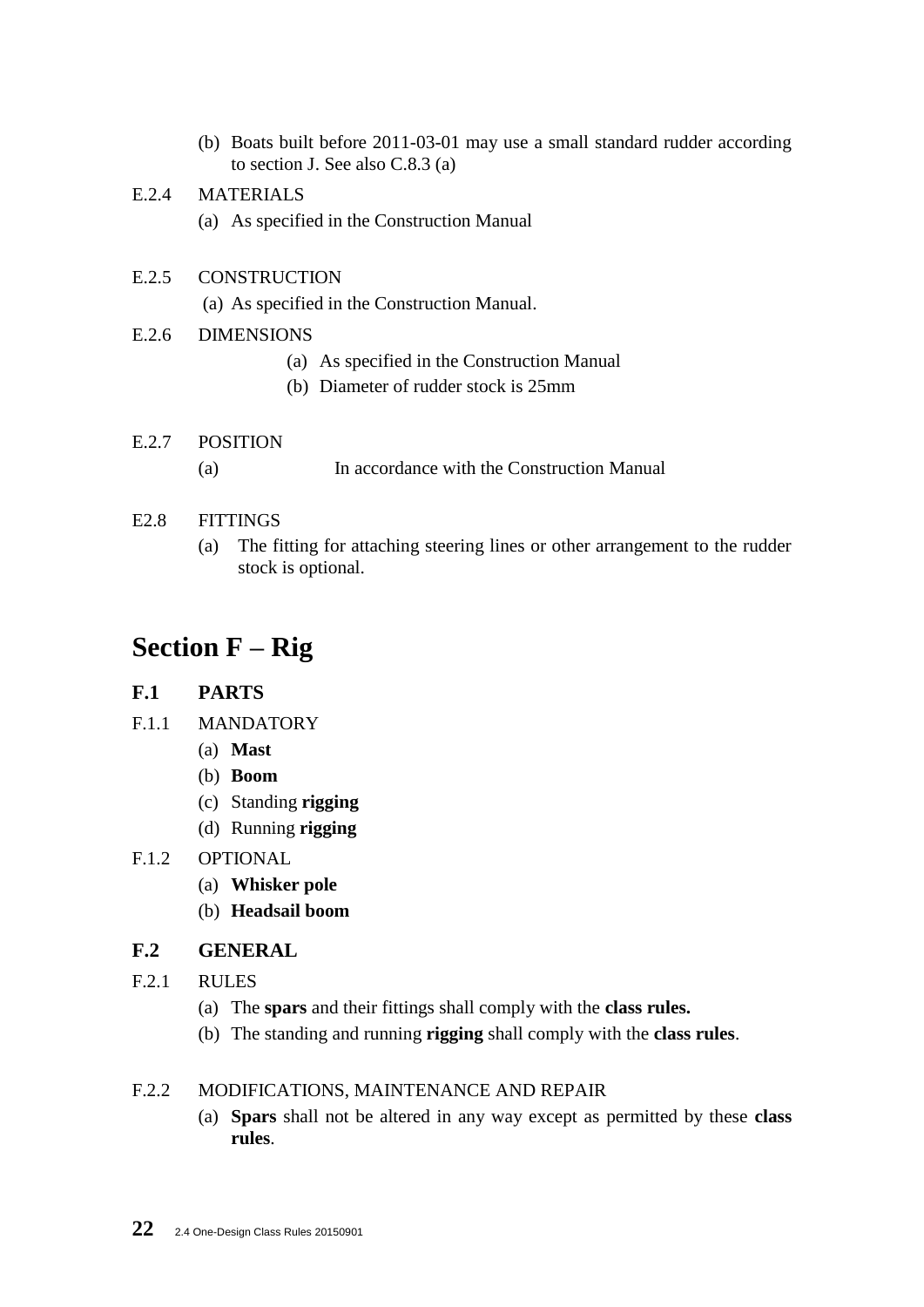- (b) Routine maintenance such as polishing and replacement of fittings is permitted
- F.2.3 CERTIFICATION
	- (a) No **certification** of **spars,** standing and running rigging is required.

#### F.2.4 DEFINITIONS

#### (a) **Mast datum point**

The **mast datum point** is a point on the foreward side of the mast 3750mm (Forestay height) below the forestay rigging point. The **mast datum point** shall be marked by a punch.

#### F.2.5 MANUFACTURER

(a) No licence is required.

## **F.3 MAST**

- F.3.1 MATERIALS
	- (a) The **spar** shall be of aluminium alloy.
- F.3.2 CONSTRUCTION
	- (a) The **spar** extrusion shall include a fixed sail groove or track, which may or may not be integral with the **spar** but shall be of aluminium alloy.

#### F.3.3 FITTINGS

- (a) MANDATORY
	- (1) Boom attachment fitting
	- (2) Shroud attachments
	- (3) A set of spreaders
	- (4) Mainsail halyard sheave
	- (5) Headsail halyard sheave

#### (b) OPTIONAL

Other fittings and instrumentation are optional

#### F.3.4 DIMENSIONS

|                                                      | minimum          | maximum |
|------------------------------------------------------|------------------|---------|
| Mast spar cross section at upper point               |                  |         |
| fore-and-aft                                         | 28 <sub>mm</sub> | 66mm    |
| transverse                                           | $24$ mm          |         |
| Mast spar cross section between a point 400 mm       |                  |         |
| below the <b>mast datum point</b> and a point 3500mm |                  |         |
| above                                                |                  |         |
| fore-and-aft                                         | $56$ mm          |         |
| transverse                                           | 38mm             |         |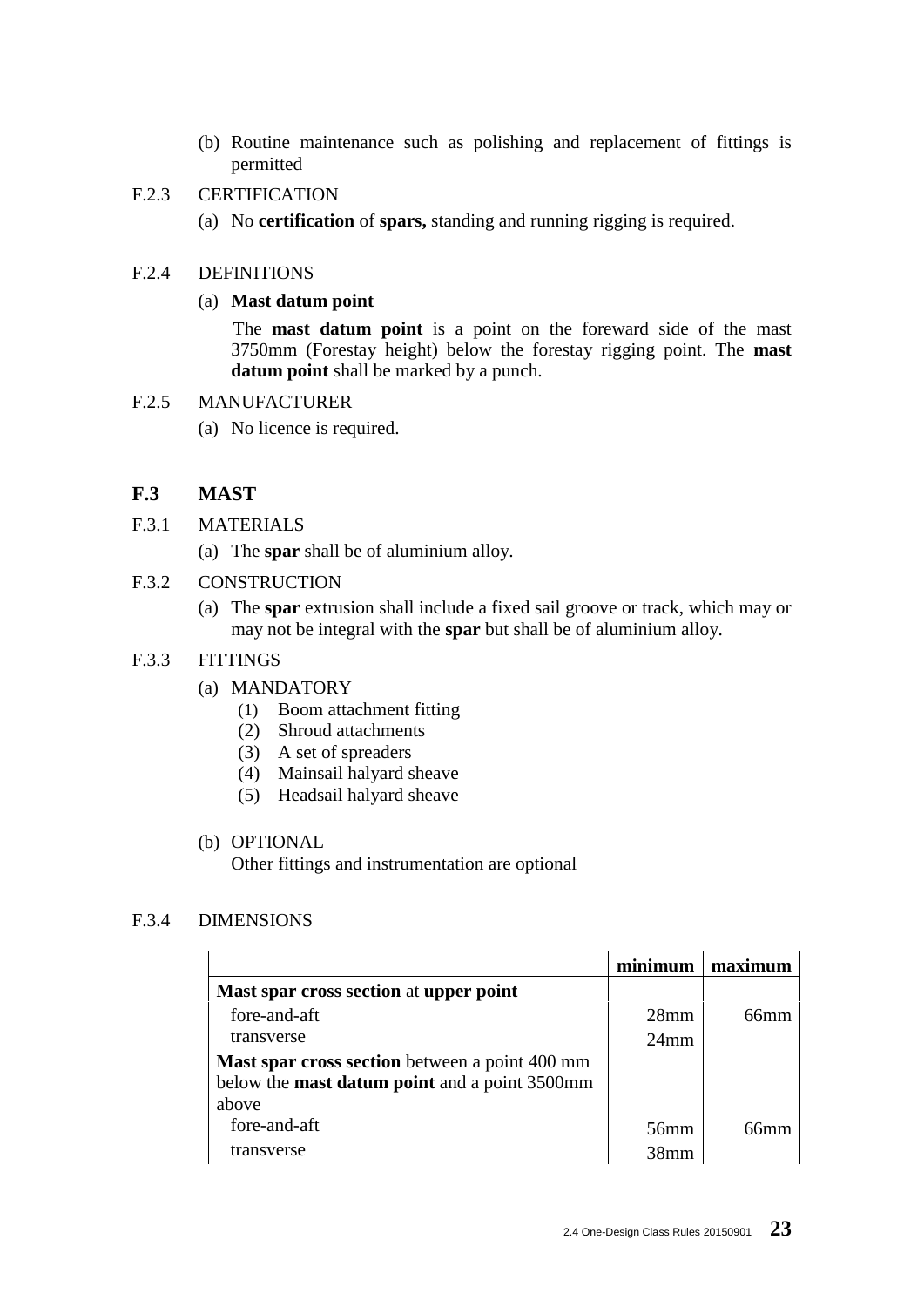|                                                                                                                             | minimum          | maximum            |
|-----------------------------------------------------------------------------------------------------------------------------|------------------|--------------------|
| Mast spar cross section between upper point<br>and the point 3500mm above the datum point<br>may have a fair rounding taper |                  |                    |
| Mast limit mark width                                                                                                       | 10 <sub>mm</sub> | 15 <sub>mm</sub>   |
| Lower point height                                                                                                          | 340mm            | 350 <sub>mm</sub>  |
| Upper point height                                                                                                          | 4990mm           | 5000mm             |
| Lower point to upper point                                                                                                  | 4630mm           | 4650mm             |
| Forestay height                                                                                                             | 3750mm           | 3750mm             |
| Shroud height                                                                                                               | 3770mm           | 4000mm             |
| Spreader;                                                                                                                   |                  |                    |
| length                                                                                                                      | $200$ mm         | 350 <sub>mm</sub>  |
| height                                                                                                                      | 1950mm           | 2050 <sub>mm</sub> |

#### F.3. 5 WEIGHTS

|                    | minimum | maximum l |
|--------------------|---------|-----------|
| <b>Mast weight</b> | 6.5kg   |           |
| Mast tip weight    | 2.0kg   |           |

## **F.4 BOOM**

- F.4.1 MATERIALS
	- (a) The **spar** shall be of aluminium alloy.
- F.4.2 CONSTRUCTION
	- (a) The **spar** extrusion may or may not include a fixed sail groove or track which may or may not be integral with the **spar** but shall be of the same material.

### F.4.3 FITTINGS

(a) Fittings of the boom are optional

## F.4.4 DIMENSIONS

|                                                                      | minimum        | maximum |
|----------------------------------------------------------------------|----------------|---------|
| <b>Boom spar cross section</b> between mast and <b>outer point</b> ; |                |         |
| vertical                                                             |                | $75$ mm |
| transverse                                                           | $27 \text{mm}$ | $55$ mm |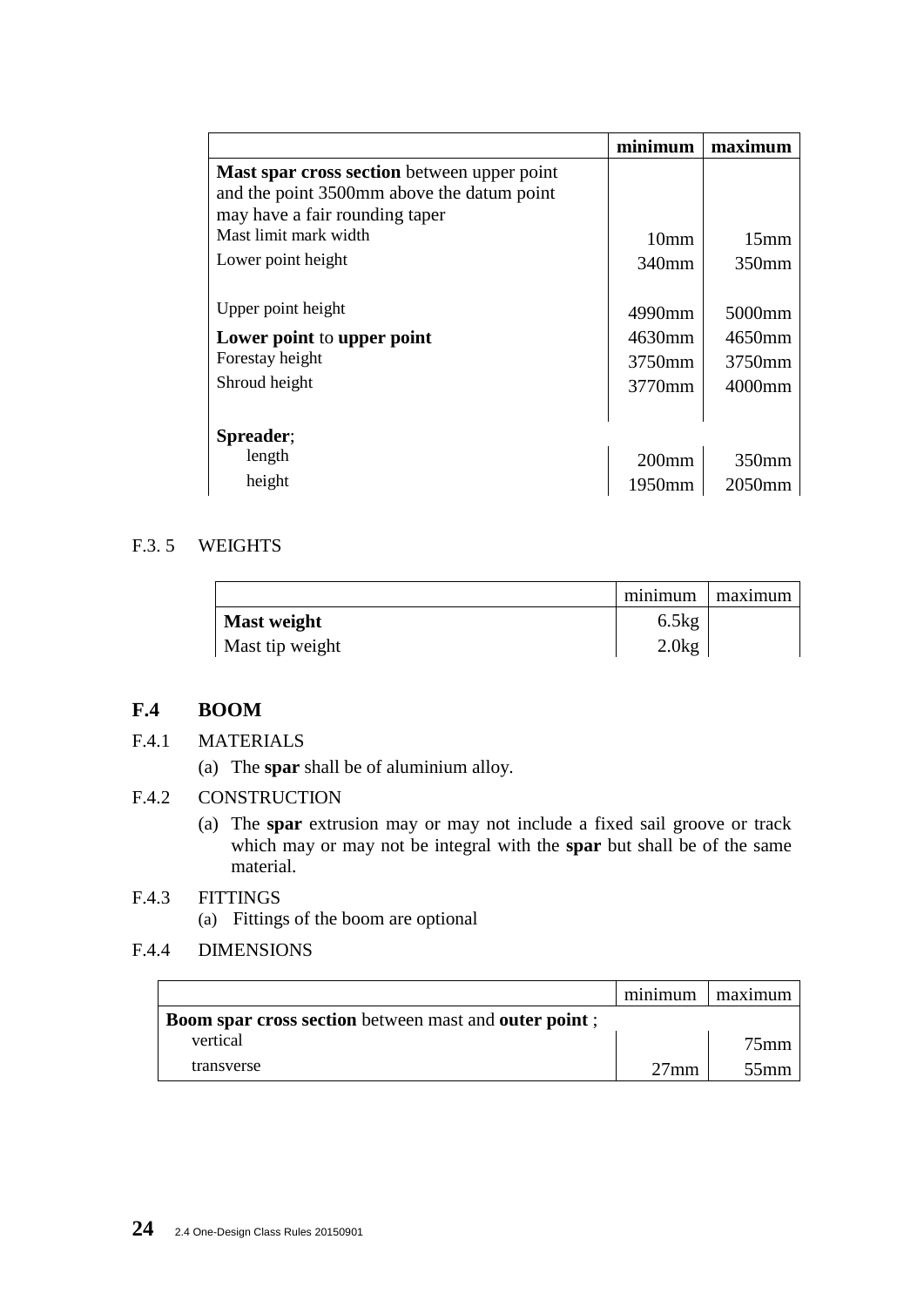## **F.5 WHISKER POLE**

- F.5.1 MANUFACTURER
	- (a) Manufacturer is optional.
- F.5.2 MATERIALS
	- (a) The **spar** shall be of aluminium alloy.
- F.5.3 CONSTRUCTION

Construction is optional

- F.5.4 FITTINGS
	- (a) Fittings are optional.
- F.5.5 DIMENSIONS

|                            | minimum | maximum |
|----------------------------|---------|---------|
| Whisker pole length        |         | 2106mm  |
| Whisker pole cross section | $22$ mm |         |

## **F.6 HEADSAIL BOOM**

- F.6.1 MANUFACTURER
	- (a) Manufacturer is optional.

### F.6.2 MATERIALS

- (a) Materials are optional.
- F.6.3 CONSTRUCTION
	- (a) Construction is optional

#### F.6.4 FITTINGS

(a) Fittings are optional.

#### F.6.6 DIMENSIONS

(a) Dimensions are optional

## **F.7 STANDING RIGGING**

## F.7.1 MATERIALS

- (a) The standing **rigging** excluding backstay and forestay shall be of stainless steel.
- (b) Material of the backstay and forestay is optional.

### F.7.2 CONSTRUCTION

- (a) MANDATORY
	- (1) **Forestay**
	- (2) Upper **shrouds**
	- (3) Upper **shrouds** and lower **shrouds** if present shall go through the same holes/slots in the deck.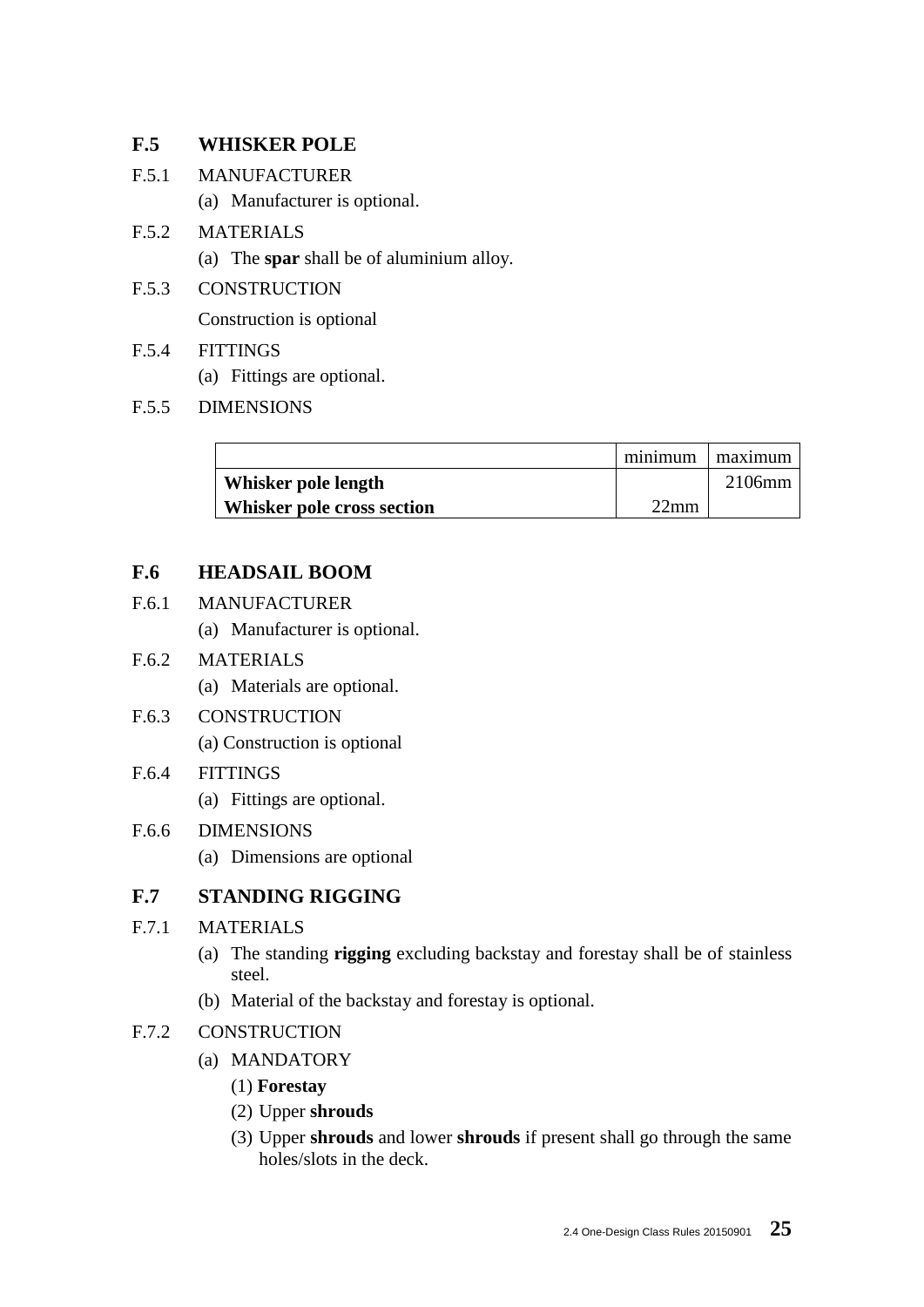(a) OPTIONAL

(1) Lower shrouds

## F.7.3 FITTINGS

(a) Fittings are optional

## F.7.4 DIMENSIONS

(a)

|              | minimum maximum  |  |
|--------------|------------------|--|
|              |                  |  |
| Upper shroud | $2.5 \text{ mm}$ |  |
|              |                  |  |

(b) Other dimensions are optional

## **F.8 RUNNING RIGGING**

- F.8.1 MATERIALS
	- (a) See C.9.
- F.8.2 CONSTRUCTION
	- (a) MANDATORY See C.9.10.
	- (b) OPTIONAL See C.9.10.

## F.8.3 FITTINGS

(a) Fittings are optional

## F.8.4 DIMENSIONS

(a) Dimensions are optional

## **Section G – Sails**

## **G.1 PARTS**

- G.1.1 MANDATORY
	- (a) Mainsail
	- (b) Headsail

## **G.2 GENERAL**

- G.2.1 RULES
	- (a) **Sails** shall comply with the **class rules** in force at the time of **certification**.
- G.2.2 CERTIFICATION
	- (a) The class measurer shall **certify** mainsails and headsails in the **tack** and shall sign and date the **certification mark**.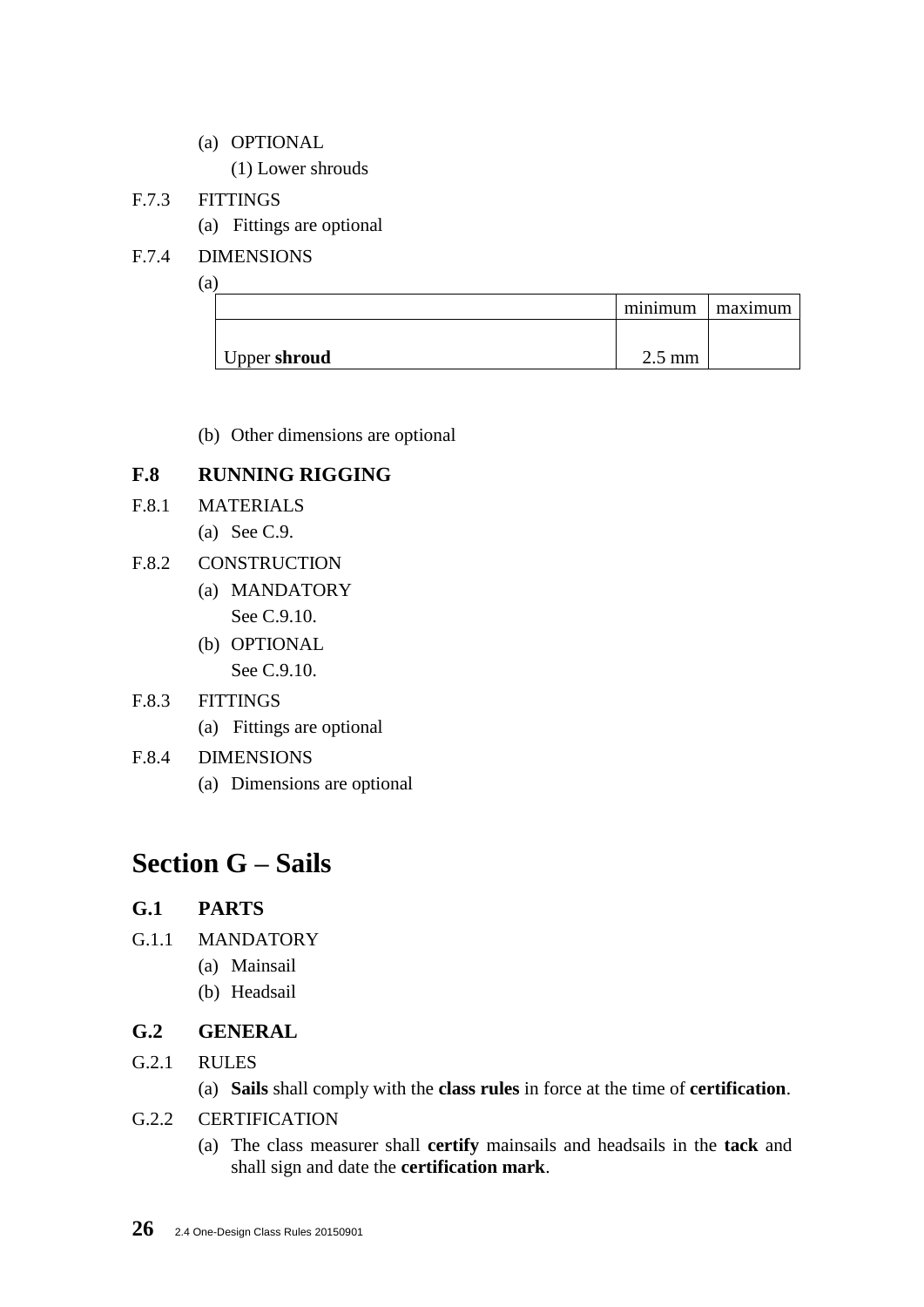(b) An MNA may appoint one or more persons at a sail-maker to measure and **certify sails** produced by that manufacturer in accordance with the ISAF In-house Certification Guidelines.

#### G.2.3 SAILMAKER

(a) No licence is required.

### **G.3 MAINSAIL**

- G.3.1 IDENTIFICATION
	- (a) The class insignia shall conform with the dimensions and requirements as detailed in the diagram contained in Section H.
	- (b) The class insignia of the International 2.4mR class may also be used as an alternative.
	- (c) As an alteration to RRS APPENDIX G 1.3, the Insignia may be placed on the starboard side only.
	- (d) The national letters and sail numbers shall comply with the RRS, but as an alteration to RRS APPENDIX G1.2 b), the national letters and sail numbers shall be of the following dimensions:

| Height                                      | $250$ mm + $20$ mm |
|---------------------------------------------|--------------------|
| <b>Thickness</b>                            | $30$ mm + $10$ mm  |
| Space between adjoining letters and numbers | $45$ mm + 10mm     |

#### G.3.2 MATERIALS

- (a) The **ply** fibres are optional
- (b) Materials of **stiffenings**, cornerboards, reinforcements and battens are optional

#### G.3.3 CONSTRUCTION

- (a) The construction shall be: **soft sail**.
- (b) The **body of the sail** shall consist of **single ply**.
- (c) The **sail** shall have 4 equally spaced batten **pockets** in the **leech**. These equal parts shall be within the tolerances  $\pm$  50mm
- (d) The following are permitted: Stitching, glues, tapes, bolt ropes, corner eyes, headboard with fixings, Cunningham eye or pulley, **batten pocket patches**, batten pocket elastic, batten pocket end caps, mast and boom slides, leech line with cleat, **windows**, tell tales, **sail reinforcements, tabling, battens,** sail shape indicator stripes and items as permitted or prescribed by other applicable *rules*.

#### G.3.4 DIMENSIONS

|              | minimum | maximum |
|--------------|---------|---------|
| Leech length | 4900mm  | 5150mm  |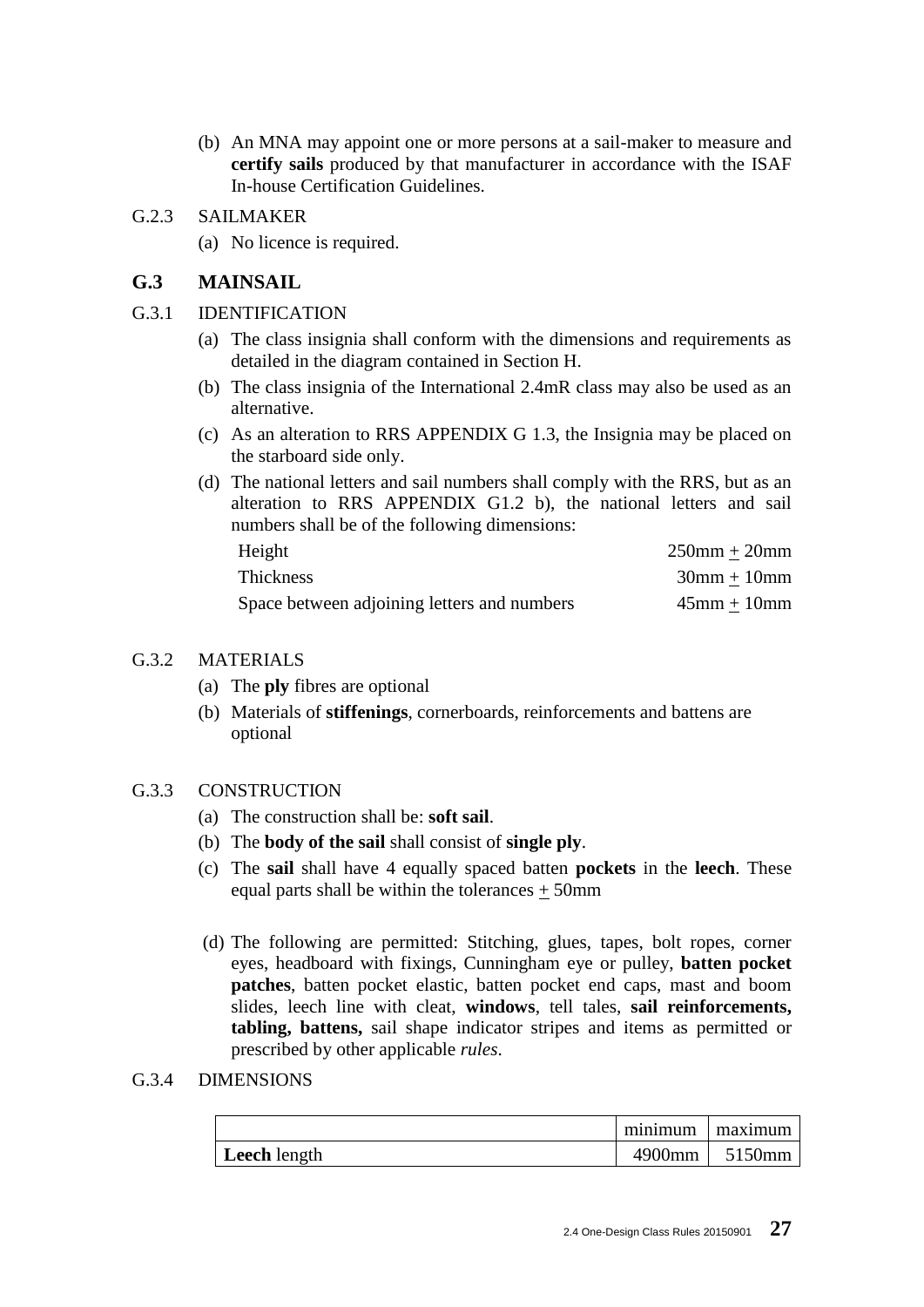|                                                    | minimum | maximum   |
|----------------------------------------------------|---------|-----------|
| <b>Leech</b> length                                | 4900mm  | 5150mm    |
| <b>Half width</b>                                  |         | $1333$ mm |
| Three-quarter width                                |         | 804mm     |
| <b>Upper width at upper leech point 500mm from</b> |         |           |
| head point                                         |         | $372$ mm  |
| Top width                                          |         | $72$ mm   |
| <b>Foot median</b>                                 |         | 4900mm    |
| Hollows shall be bridged when measuring.           |         |           |
| <b>Batten pocket length:</b>                       |         |           |
| uppermost pocket: outside                          |         | 480mm     |
| intermediate and lowermost pockets: outside        |         | 680mm     |
| <b>Batten pocket width: outside</b>                |         | $60$ mm   |
| Batten length                                      |         |           |
| uppermost batten:                                  |         | 480mm     |
| intermediate and lowermost battens:                |         | 680mm     |
| <b>Primary reinforcements</b>                      |         | 800mm     |
| <b>Secondary reinforcements</b>                    |         | 800mm     |

## **G.4 HEADSAIL**

#### G.4.1 MATERIALS

- (a) The **ply** fibres are optional.
- (b) Materials of **stiffenings**, cornerboards, sail reinforcements and battens are optional.

#### G.4.2 CONSTRUCTION

- (a) The construction shall be: **soft sail**.
- (b) The **body of the sail** shall consist of **single ply.**
- (c) The following are permitted: Stitching, glues, tapes, corner eyes, hanks, batten pocket elastic, **batten pocket patches**, batten pocket end caps, leech line with cleat, **windows**, tell tales, **sail reinforcements, tabling, battens,** sail shape indicator stripes and items as permitted or prescribed by other applicable *rules*.

### G.4.3 TYPES OF HEADSAILS

- (a) Standard headsail. No limitations of use.
- (b) Headsail boom headsail. Use is limited to together with a headsail boom.

#### G.4.4 DIMENSIONS STANDARD HEADSAIL

|                     | minimum | maximum  |
|---------------------|---------|----------|
| <b>Foot length</b>  |         | 1716mm   |
| Three-quarter width |         | $437$ mm |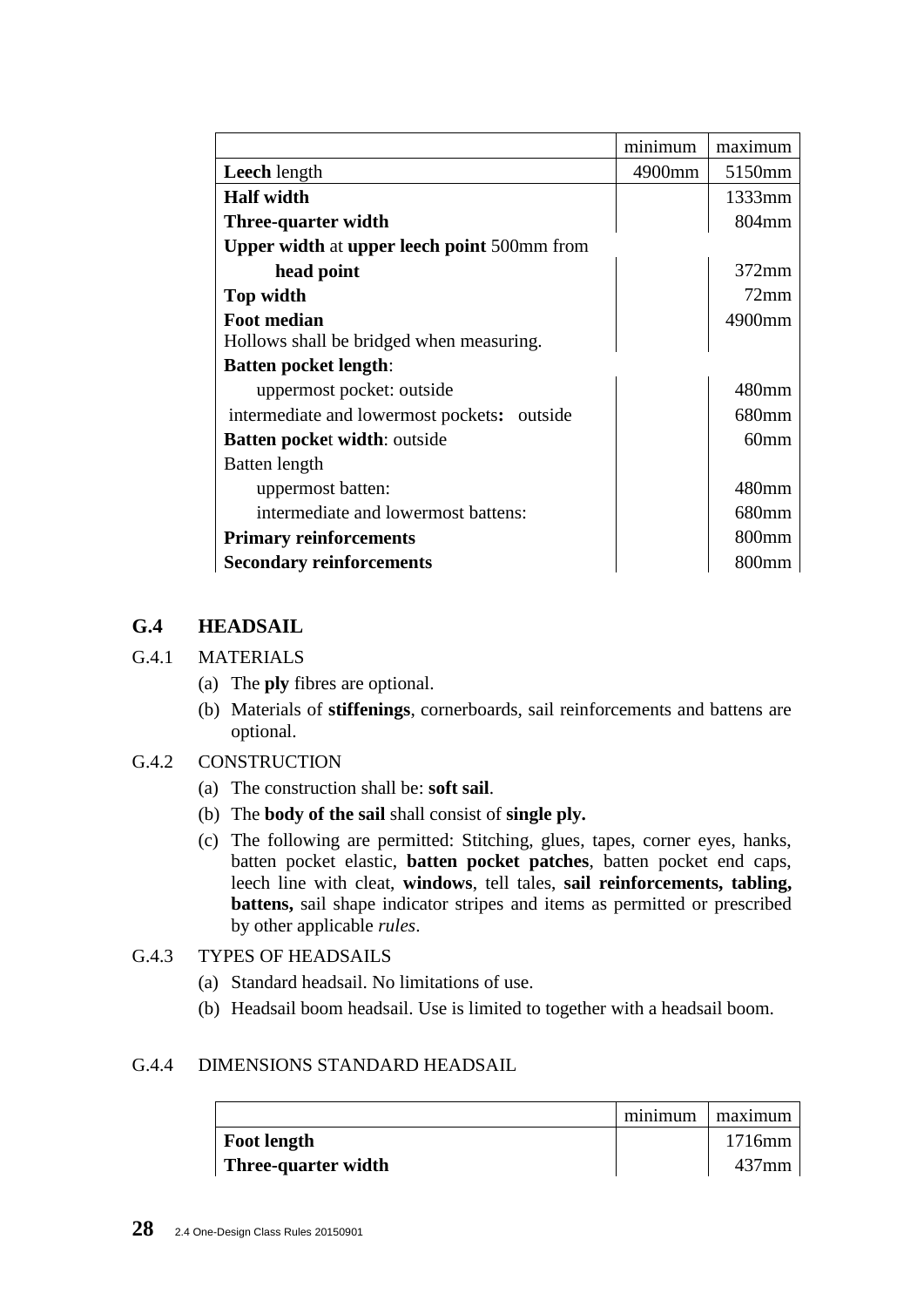|                                         | minimum | maximum          |
|-----------------------------------------|---------|------------------|
| <b>Half width</b>                       |         | $827$ mm         |
| Top width                               |         | 40 <sub>mm</sub> |
| Number of <b>batten</b> pockets         |         | 3                |
| <b>Batten pocket length outside</b>     |         | $450$ mm         |
| <b>Batten pocket width: outside</b>     |         | 60 <sub>mm</sub> |
| Number of battens                       |         | 3                |
| Batten length:                          |         | 400mm            |
| Head point to intersection of leech and | 700mm   |                  |
| centreline of uppermost batten pocket   |         |                  |
| Clew point to intersection of leech and | 700mm   |                  |
| centreline of lowermost batten pocket   |         |                  |
| <b>Primary reinforcement</b>            |         | $600$ mm         |
| <b>Secondary reinforcement:</b>         |         | m                |

## G.4.4 DIMENSIONS HEADSAIL BOOM HEADSAIL

|                                                                                                       | minimum | maximum           |
|-------------------------------------------------------------------------------------------------------|---------|-------------------|
| <b>Foot length</b>                                                                                    |         | 1482mm            |
| Three-quarter width                                                                                   |         | 468mm             |
| <b>Half</b> width                                                                                     |         | 850 <sub>mm</sub> |
| Top width                                                                                             |         | 40 <sub>mm</sub>  |
| Number of <b>batten</b> pockets                                                                       |         | 3                 |
| <b>Batten pocket length outside</b>                                                                   |         | $450$ mm          |
| <b>Batten pocket width: outside</b>                                                                   |         | 60mm              |
| Number of battens                                                                                     |         |                   |
| Batten length                                                                                         |         | 400mm             |
| <b>Head point</b> to intersection of <b>leech</b> and<br>centreline of uppermost <b>batten pocket</b> | 700mm   |                   |
| <b>Clew point</b> to intersection of <b>leech</b> and<br>centreline of lowermost batten pocket        | 700mm   |                   |
| <b>Primary reinforcement</b>                                                                          |         | 600mm             |
| <b>Secondary reinforcement</b>                                                                        |         |                   |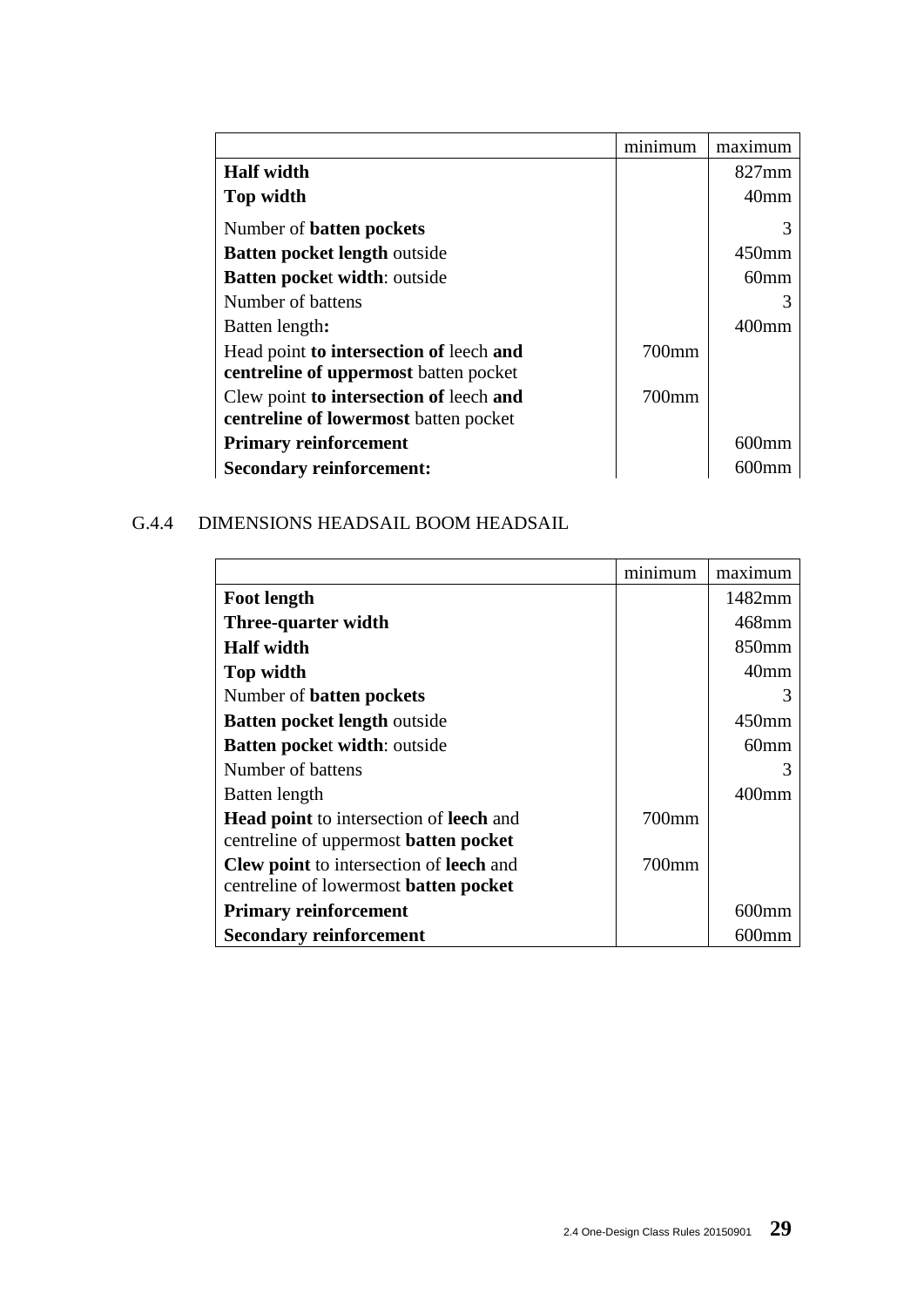## PART III – APPENDICES

The rules in Part III are **closed class rules**. Measurement shall be carried out in accordance with the ERS except where varied in this Part.

## **Section H - Class Insignia**

## **H. 1 CLASS INSIGNIA DIAGRAM**



## **H.2 INSIGNIA COLOURS**

The class insignia shall be in blue colour. Current and former champions may have the horizontal line in the insignia in a different colour:

| <b>International Champion -</b> | Gold   |
|---------------------------------|--------|
| Continental Champion -          | Orange |
| National Champion -             | Green  |

## **Section J – Hull, internal structure and rudder specifications, drawings and templates**

| ---- |                 |                |  |
|------|-----------------|----------------|--|
| (1)  | Profile drawing | Drawing number |  |

**J.1 HULL**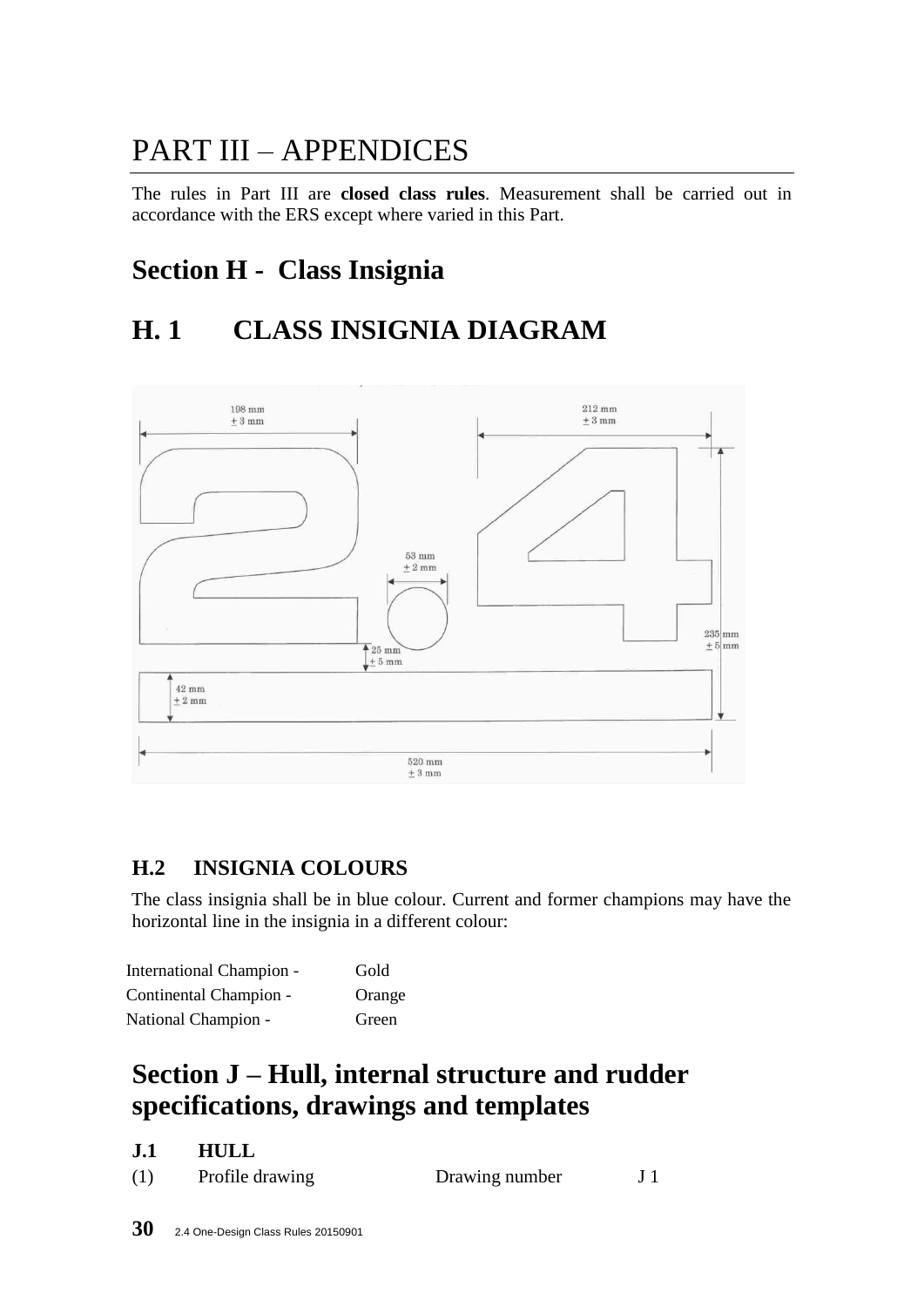|     | -definition of base line<br>-definition of floor and floor level<br>-permitted long ships tolerances<br>-placing of keel profile templates<br>-placing of cross section templates of hull and keel                                                                                                                                                          |                |
|-----|-------------------------------------------------------------------------------------------------------------------------------------------------------------------------------------------------------------------------------------------------------------------------------------------------------------------------------------------------------------|----------------|
| (2) | Cross section of hull and keel<br>-definition of floor and floor level                                                                                                                                                                                                                                                                                      | J <sub>2</sub> |
|     | -permitted athwartship tolerances of internal structure                                                                                                                                                                                                                                                                                                     |                |
|     | -distance between mast step and deck measurement point                                                                                                                                                                                                                                                                                                      |                |
| (3) | Cross section templates                                                                                                                                                                                                                                                                                                                                     |                |
|     | Templates at Section 0 and Section 4                                                                                                                                                                                                                                                                                                                        | J <sub>3</sub> |
|     | Templates at Section 2                                                                                                                                                                                                                                                                                                                                      | J <sub>4</sub> |
| (4) | Keel section templates                                                                                                                                                                                                                                                                                                                                      | J <sub>5</sub> |
|     | Vertical template                                                                                                                                                                                                                                                                                                                                           |                |
|     | Horizontal template 75mm below Base Line                                                                                                                                                                                                                                                                                                                    |                |
|     | Horizontal template 400mm below Base Line                                                                                                                                                                                                                                                                                                                   |                |
|     | Trailing edge                                                                                                                                                                                                                                                                                                                                               |                |
| (5) | Rudder templates                                                                                                                                                                                                                                                                                                                                            | J <sub>6</sub> |
|     | - Profile standard and small rudder                                                                                                                                                                                                                                                                                                                         |                |
|     | - Cross section 200 standard and small rudder                                                                                                                                                                                                                                                                                                               |                |
|     | $\mathcal{L}$ $\mathcal{L}$ $\mathcal{L}$ $\mathcal{L}$ $\mathcal{L}$ $\mathcal{L}$ $\mathcal{L}$ $\mathcal{L}$ $\mathcal{L}$ $\mathcal{L}$ $\mathcal{L}$ $\mathcal{L}$ $\mathcal{L}$ $\mathcal{L}$ $\mathcal{L}$ $\mathcal{L}$ $\mathcal{L}$ $\mathcal{L}$ $\mathcal{L}$ $\mathcal{L}$ $\mathcal{L}$ $\mathcal{L}$ $\mathcal{L}$ $\mathcal{L}$ $\mathcal{$ |                |

- Cross section 400 standard rudder
- Cross section 600 standard and 400 small rudder
- Trailing edge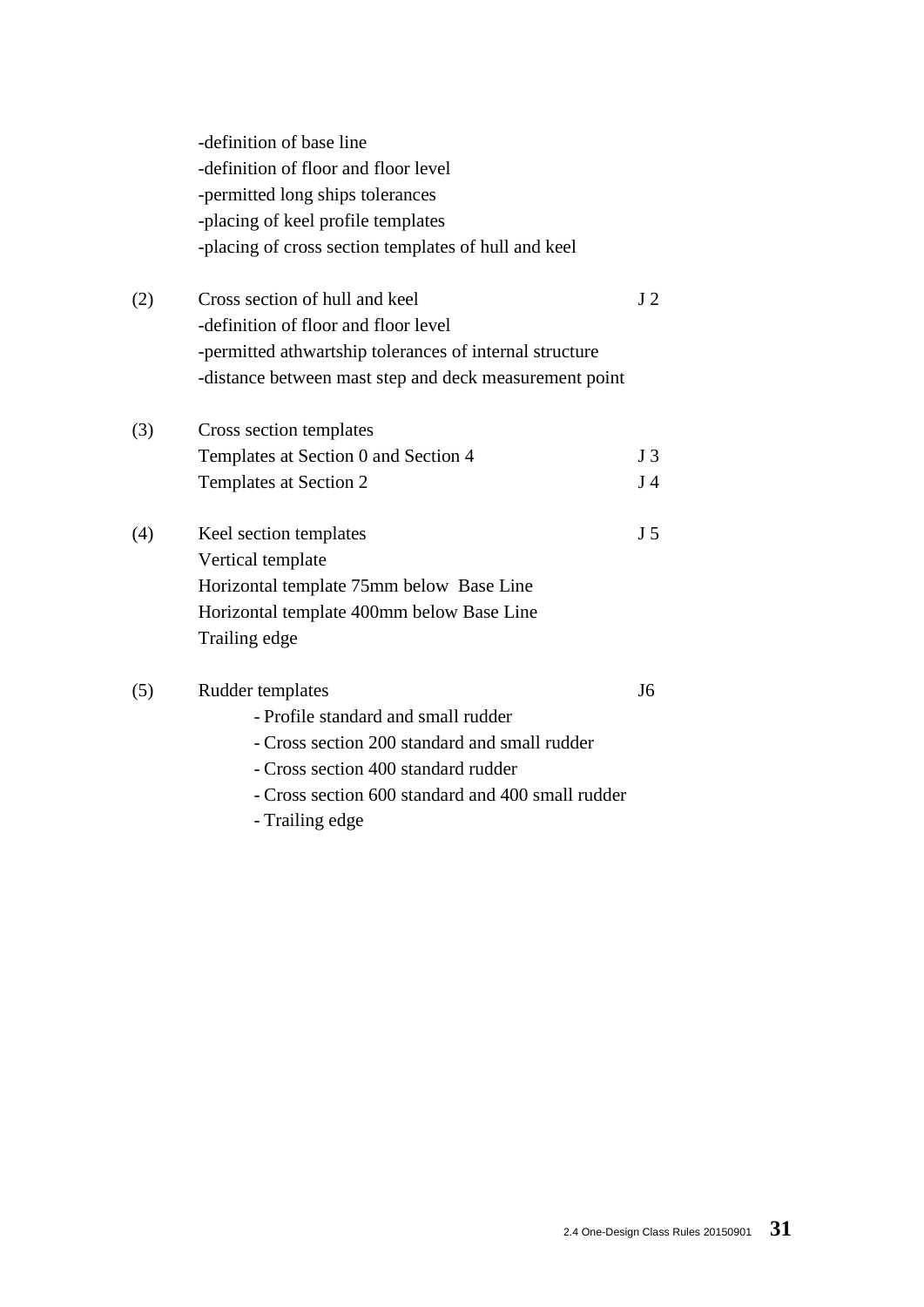## **Section K – Requirements for old Norlin mark III boats built before 2011-03-01**

## **K.1 SCOPE**

In order to be approved as a 2.4 Norlin One Design Boat the following requirements must be meat:

- 1 The **hull** shall have been built before 2011-03-01.
- 2 The **hull** shall have been built in moulds which were produced from the original "Master Plug Boat" of the Norlin Mark III design.\*
- 3 The **boat** shall have a valid 2.4mR Certificate
- 4 The **boat** shall comply with C.6, C.7, C.8, C.9, D, E, F and K.

\*Hulls built in moulds which were produced from a properly built hull according to above may even be accepted.

## **K.2 CHECKS OF THE HULL BY TEMPLATES.**

The templates and their positions are defined in Section J. Only templates approved by the ICA shall be used.

| Clearance to templates at:<br>Section 0 Template placed perpendicular to the water line<br>Section 2 Template placed perpendicular to the water line | minimum<br>2<br>2           | maximum<br>4mm<br>4mm |
|------------------------------------------------------------------------------------------------------------------------------------------------------|-----------------------------|-----------------------|
| Section 4 Template placed perpendicular to the water line                                                                                            | 2                           | 4mm                   |
| Underside of keel at section 2                                                                                                                       |                             |                       |
| Template placed perpendicular to the water line                                                                                                      | 1                           | 4mm                   |
| Keel profile at 75mm below the base line                                                                                                             |                             |                       |
| Template placed parallel to the water line                                                                                                           | 1                           | 5 <sub>mm</sub>       |
| Keel profile at 400mm below the base line                                                                                                            |                             |                       |
| Template placed parallel to the water line                                                                                                           | $\mathcal{D}_{\mathcal{L}}$ | 5 <sub>mm</sub>       |
| Aft most part of stern foil template                                                                                                                 |                             |                       |
| Template placed on the stern $\pm$ 100 from centre plane                                                                                             | $\Omega$                    | 2mm                   |
| Trailing edge of the keel                                                                                                                            | 0                           | 1mm                   |
| Small rudder profile template                                                                                                                        |                             | 5 <sub>mm</sub>       |
| Small rudder cross section templates 1 and 2                                                                                                         | 2                           | 5 <sub>mm</sub>       |
| Trailing edge of the small rudder                                                                                                                    | 0                           | 1 <sub>mm</sub>       |
| Standard rudder profile template                                                                                                                     |                             | 5 <sub>mm</sub>       |
| Standard rudder cross section templates 1, 2 and 3                                                                                                   | 2                           | 5 <sub>mm</sub>       |
| Trailing edge of the standard rudder                                                                                                                 |                             | 1mm                   |

## **K.3 ADDITIONAL CHECKS**

The draught shall be checked by taking the chain girth measure at cross section 2 from the sheer line on one side round the keel to the sheer line on the other side:  $\langle 2752 \text{mm} \rangle$ 

When checking dimensions against drawing J 1 and J 2 dimensions in brackets shall be used.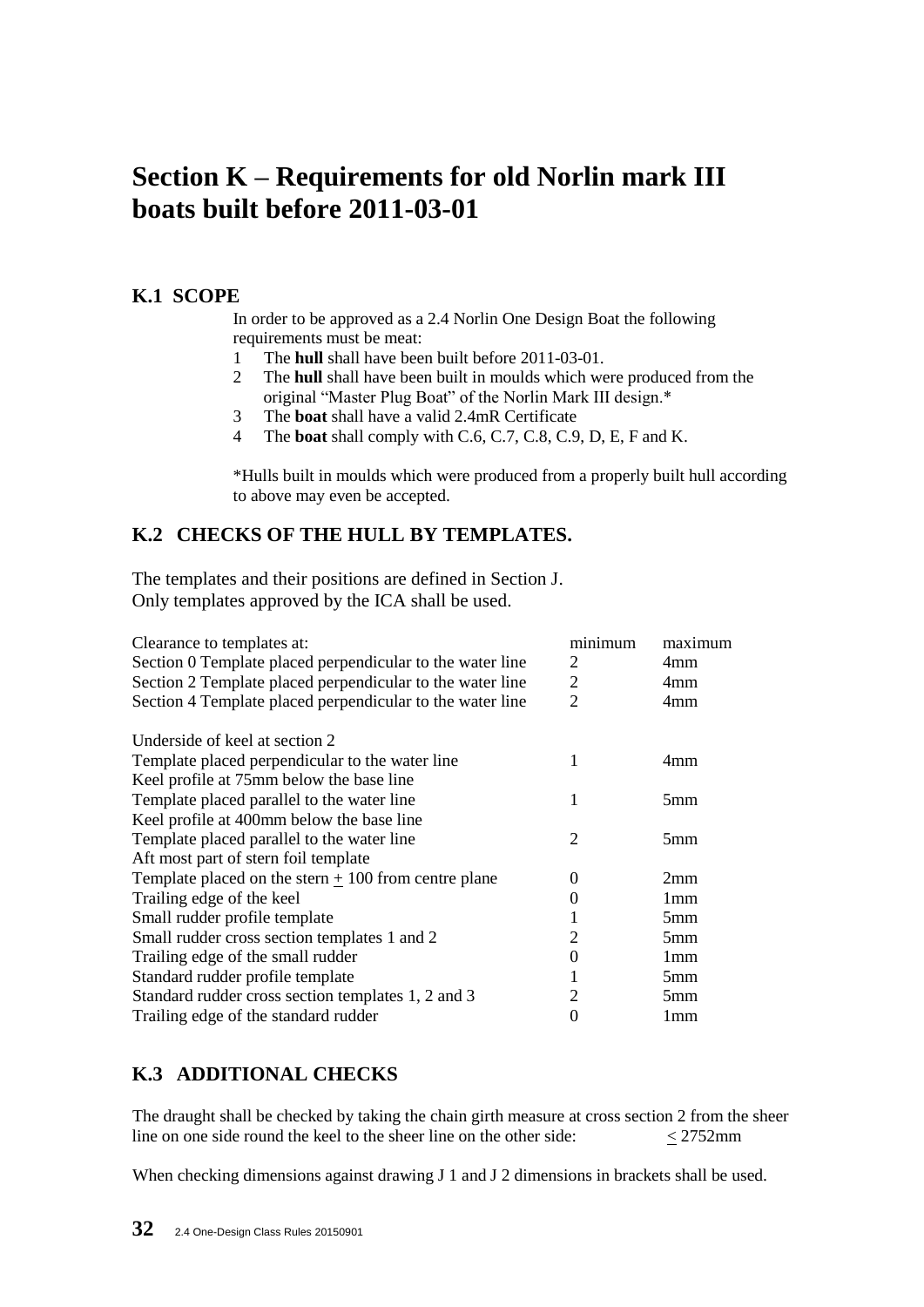Visual checks shall be made to see that the hull shape has not been changed by application of fillers or by grinding. In such cases the hull shape shall be restored to its original shape. When in doubt even templates in the sections A, 1 and 3 shall be checked, where relevant. The same tolerances as for cross sections 0, 2 and 4 apply.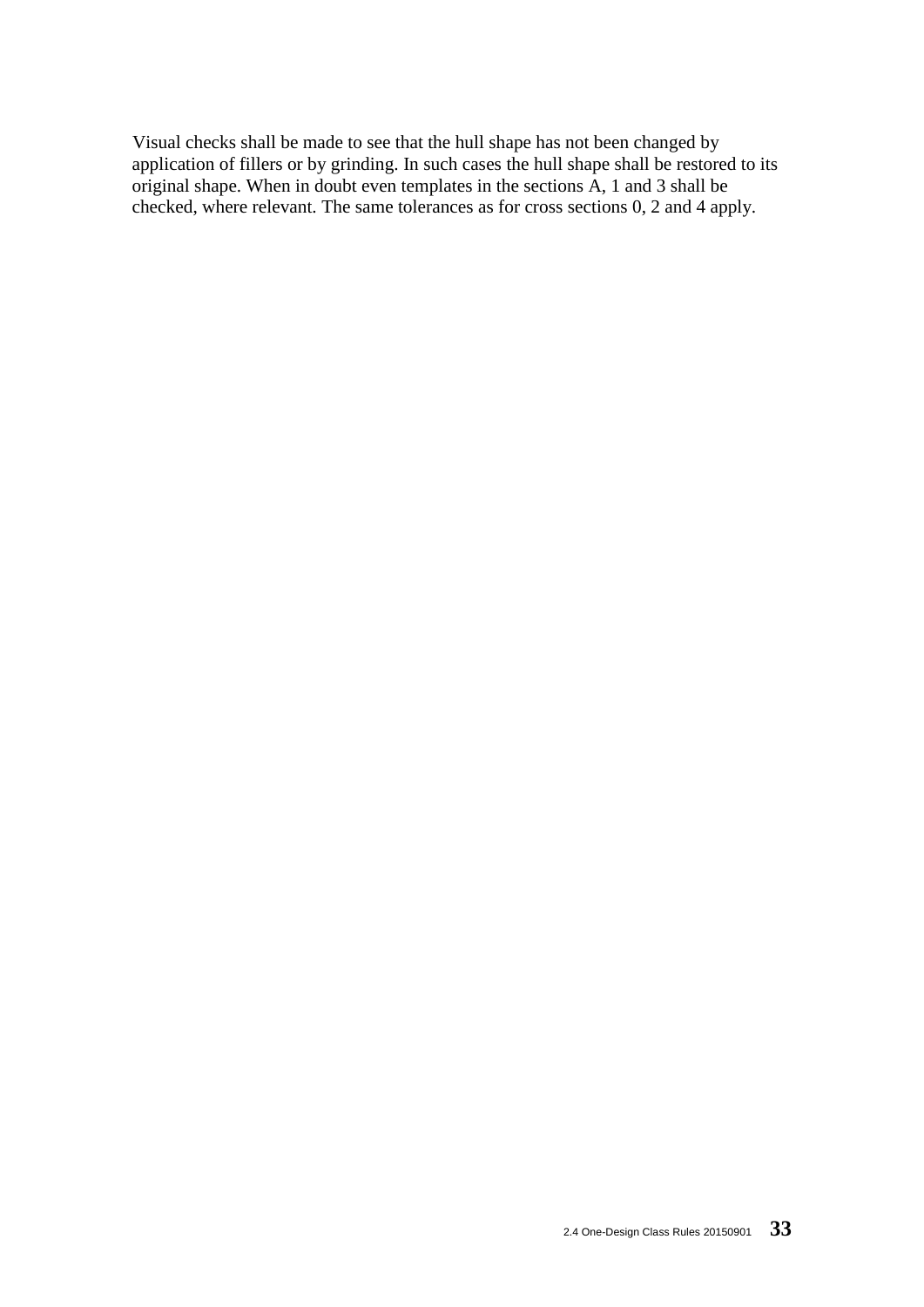## **Section L – FLOTATION CHECK**

## **L.1 CONDITION OF THE BOAT**

The boat shall be in racing condition according to Rule C.6.1 (a) and with an additional weight of 35 kg lead placed 1350 mm forward of section 0 ( $+$ -100 mm). Hatches to watertight compartments, if any, shall be opened in order to let the tanks to be filled with water.

## **L.2 EXECUTION OF THE CHECK**

The boat shall be filled with water and tilted over to starboard, to port, to the bow and to the stern in order to let the air enclosed under deck and other parts of the hull to come out.

## **L.3 REQUIREMENTS**

The boat shall float in an approximately horizontal position. Neither the stern nor the bow shall have tendencies to sink under the water level.